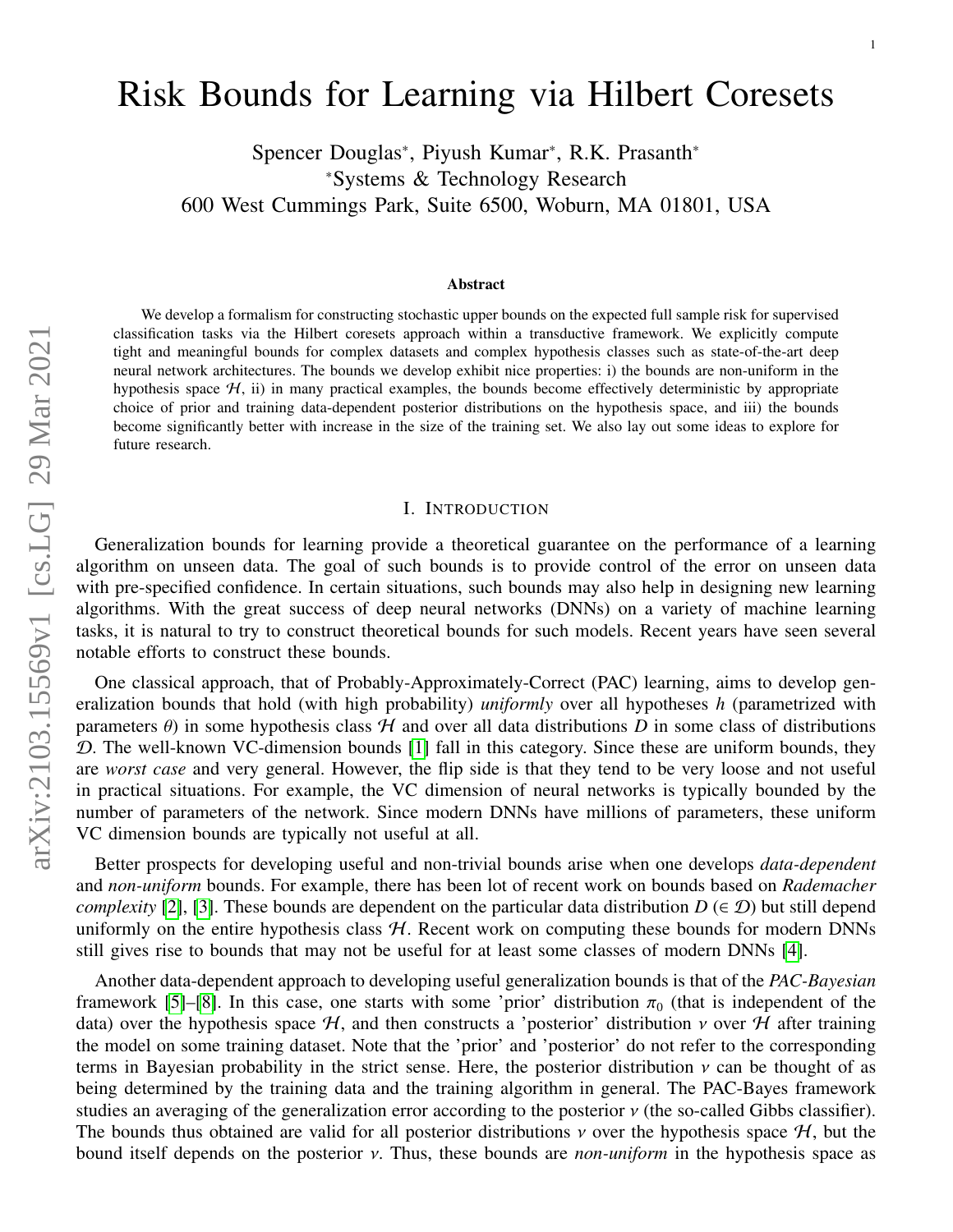well. In other words, the precise numerical bounds are valid for parameters in the neighborhood of those learned by the actual learning algorithm. Thus, these have the potential to provide tight and useful bounds for complex models like DNNs.

A point to note is that the bulk of the work in statistical learning theory within each of the above approaches has dealt with providing bounds for the *inductive* learning setting. In this case, the goal is to learn a labeling rule from a finite set of labeled training examples, and this rule is then used to label new (test) examples. In many realistic situations, however, one has a *full sample*, which consists of a training set of labeled examples, together with an unlabeled set of points which needs to be labeled.This is the *transductive* setting, where one is interested only in labeling the unlabeled set as accurately as possible. In this case, it is plausible that if one leverages the information of the test data points appropriately, one may be able to derive tighter risk bounds. Transductive learning bounds are valid for the particular dataset at hand. If the dataset is augmented with new data points, the bounds have to be computed again in general. In this work, we show that it is possible to get tight bounds on the full sample risk by using the method of Hilbert coresets, a coreset defined in terms of a Hilbert norm on the space of loss functions (a more precise description will follow later). This work builds on the work of Campbell and Broderick [\[9\]](#page-14-6), [\[10\]](#page-14-7) and applies it to the transductive learning framework. Our principal contributions in this paper are as follows:

- We compute non-vacuous and tight upper bounds on the *expected full sample risk* for multi-class classification tasks for a variety of state-of-the-art hypothesis classes (DNN architectures) and datasets, and compare these results with that obtained from explicit training algorithms. Our bounds are valid for any data distribution that lies in a class of distributions  $D$ . In particular, we study the class of distributions *D*: *Convex hull of a probability simplex*  $\mathcal{D}_{CH}^{(K)}$ . The calculation of the bounds for the expected full sample risk requires knowledge of the full dataset along with the labels.
- The developed bounds have nice properties. First, these bounds are *non-uniform* in the sense that although the bounds are valid for all distributions over  $H$ , the precise bound depends on particular distribution over H, i.e. the precise neighborhood of the parameters  $\theta_{\star}$  learned by the training algorithm.
- Second, although the bounds we develop technically apply to a *stochastic* DNN, appropriate choice of data-independent priors and data-dependent posteriors in many practical examples gives rise to Gibbs classifiers that are highly clustered around the classifier learned by the original deterministic DNN (with parameters  $\theta_{\star}$  learned by the training algorithm, see results in Section [IV-E\)](#page-8-0). Thus, although there is no guarantee, the bounds can become effectively *deterministic* in many practical cases.
- Finally, the numerical bounds *decrease* with an increase in the number of training samples. This behavior has been tested for a variety of DNNs and holds up across changes in depth and width of the DNN as well as different mini-batch size used for training. This is in contrast with certain existing bounds which may even *increase* with an increase in the number of training samples [\[3\]](#page-14-2), [\[11\]](#page-14-8), [\[12\]](#page-14-9); see [\[13\]](#page-14-10) for a discussion.

Transductive bounds have received much less attention than inductive bounds in general. Generalization bounds for the transductive setting have been developed within the PAC-Bayesian framework in [\[14\]](#page-15-0), [\[15\]](#page-15-1). Our bounds are not PAC-Bayes bounds in the strict sense. Our methods do provide a bound on the expected full sample risk as in the PAC-Bayes case, however this bound is computed using Hilbert coresets which is a novel approach. Also, the bounds developed in [\[14\]](#page-15-0), [\[15\]](#page-15-1) are applicable for a uniform distribution on the full sample and have only been applied to simple hypothesis classes. On the other hand, the bounds developed in this paper are applicable to more general data distributions, such as those that lie in the convex hull of the probability simplex of *K* probability vectors. Finally, to our knowledge our paper is the first one to develop meaningful and tight upper bounds within a transductive framework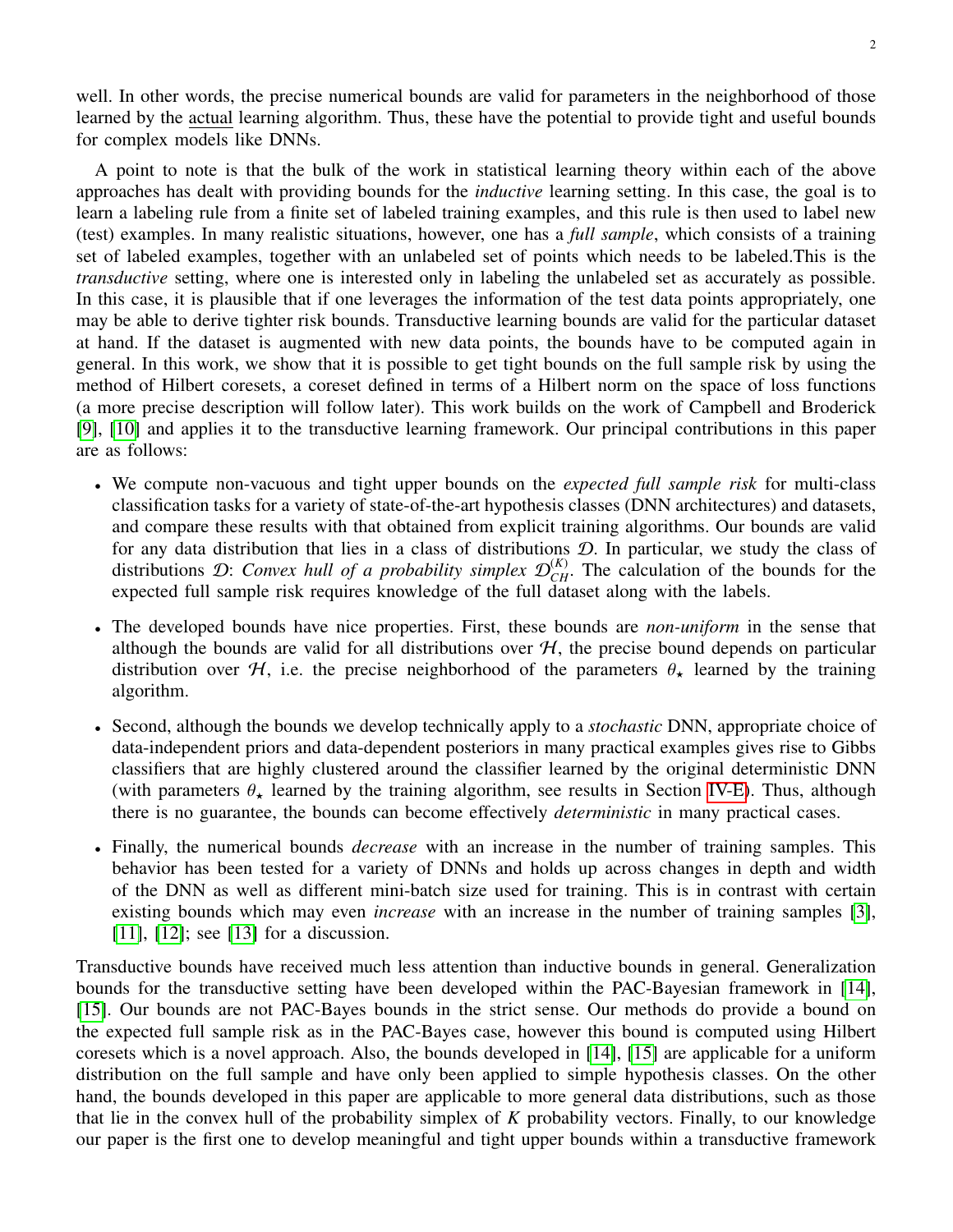for state-of-the-art DNNs.

#### II. PROBLEM FORMULATION

We start with considering an arbitrary input space X and binary output space  $\mathcal{Y} = \{-1, +1\}$ . For simplicity, we focus on the binary classification case; however our results are easily generalizable to the multi-class classification case as well. Consistent with the original transductive setting of Vapnik [\[16\]](#page-15-2), we consider a *full sample Z* of *N* examples (input-output pairs) that is assumed to be drawn i.i.d from an unknown distribution *D* on  $X \times Y$ :

$$
Z := \{(x_n, y_n)\}_{n=1}^N
$$
 (1)

For simplicity we will refer to the probability distribution as  $D = \{p_n\} = \{P(x_n, y_n)\}; n = 1, 2, ..., N$ . *D* is assumed to lie in a class of data distributions  $D$ . As mentioned previously, we consider the class of distributions where  $\mathcal{D}$  is the *convex hull of a probability simplex*  $\mathcal{D}_{CH}^{(K)}(\{\hat{p}^{(i)}\})_{i\in [K]}$  defined by the *K* probability vectors  $({\hat{p}}^{(i)}); i \in [K]$ . A training dataset  $Z^{(S)} = {(x_i, y_i)}_{i=1}^{N_S}$ <br>input-output pairs is obtained from the full sample by sampling without r  $\{N_S \}_{i=1}^N$   $\in X \times Y$ , that contains  $N_S$ input-output pairs is obtained from the full sample by sampling without replacement. Given  $Z^{(S)}$  and the unlabeled set  $U_s$  consisting of  $N - N_s$  inputs, the goal in transductive learning is to learn a classifier that correctly classifies the unlabeled inputs of the set  $U_s$ , i.e. minimize the risk of the classifier on  $U_s$ .

We consider in this work general loss functions (including unbounded loss functions)  $l : \mathcal{Y} \times \mathcal{Y} \to \mathbb{R}$ , and a (discrete or continuous) set H of hypotheses  $h : \Theta \times X \to Y$  where  $\theta$  lies in some parameter space Θ. Although the bounds we develop apply to general loss functions, most of the relevant applications of our bounds for classification apply to bounded, and in particular *zero-one*, loss functions. We provide a bound on the *full sample risk* of a hypothesis  $h \in H$ , which is given by:

$$
R(h; \theta) = \mathbf{E}_{Z \sim D} \ l(h(\theta, x), y) \tag{2}
$$

Inspired by the PAC-Bayesian approach, we study an averaging of the full sample risk according to a posterior distribution  $\nu$  over  $H$  that is dependent on the data and the training algorithm in general. Since H is parametrized by  $\theta \in \Theta$ , by a slight abuse of notation we denote the distribution on the parameters θ by ν(θ) as well. So, we aim to provide bounds on the *expected full sample risk <sup>R</sup>*(ν):

<span id="page-2-0"></span>
$$
R(\nu) = \mathbf{E}_{\theta \sim \nu} R(h; \theta) = \mathbf{E}_{\theta \sim \nu} \mathbf{E}_{Z \sim D} l(h(\theta, x), y) = \mathbf{E}_{\theta \sim \nu} \left( \sum_{n=1}^{N} p_n l_n(\theta) \right) := \mathbf{E}_{\theta \sim \nu} L(\theta)
$$
(3)

where the individual loss for a data point is defined as  $l_n(\theta) := l(h(\theta, x_n), y_n)$  and  $L(\theta) := \sum_{n=1}^{N} p_n l_n(\theta)$  is the total loss function of the full sample. Both  $L(\theta)$  and  $L(\theta)$   $n \in [N]$  are functions of the parameters  $\theta$ the total loss function of the full sample. Both  $L(\theta)$  and  $l_n(\theta)$ ,  $n \in [N]$  are functions of the parameters  $\theta$ . We aim to develop upper bounds on  $R(v)$  using the Hilbert coresets approach, which we summarize next.

#### *A. Summary of Hilbert Coresets Approach*

As described above, we consider a dataset  $Z = \{(x_n, y_n)\}_{n=1}^N \sim D$ , parameters  $\theta \in \Theta$ , and a *cost function*  $\cdot \Theta \rightarrow \mathbf{R}$  that is additively decomposable into a set of functions  $I(\theta)$  i.e.  $I(\theta) \sim \sum_{n=1}^N I(\theta)$ . By  $L : \Theta \to \mathbb{R}$  that is additively decomposable into a set of functions  $L_n(\theta)$ , i.e.  $L(\theta) := \sum_{n=1}^N L_n(\theta)$ . By comparing to (3) and the discussion following that we can make the identification: comparing to [\(3\)](#page-2-0) and the discussion following that, we can make the identification:

$$
L_n(\theta) := p_n l_n(\theta) \tag{4}
$$

Now, an  $\epsilon$ *-coreset* is given by a weighted dataset with nonnegative weights  $w_n$ ,  $n = 1, 2...$ , N, only a small number *m* of which are non-zero, such that the weighted cost function  $L(w, \theta) := \sum_{n=1}^{N} w_n L_n(\theta)$ satisfies:

$$
|L(w, \theta) - L(\theta)| \le \epsilon L(\theta) \quad \forall \theta \in \Theta
$$
\n(5)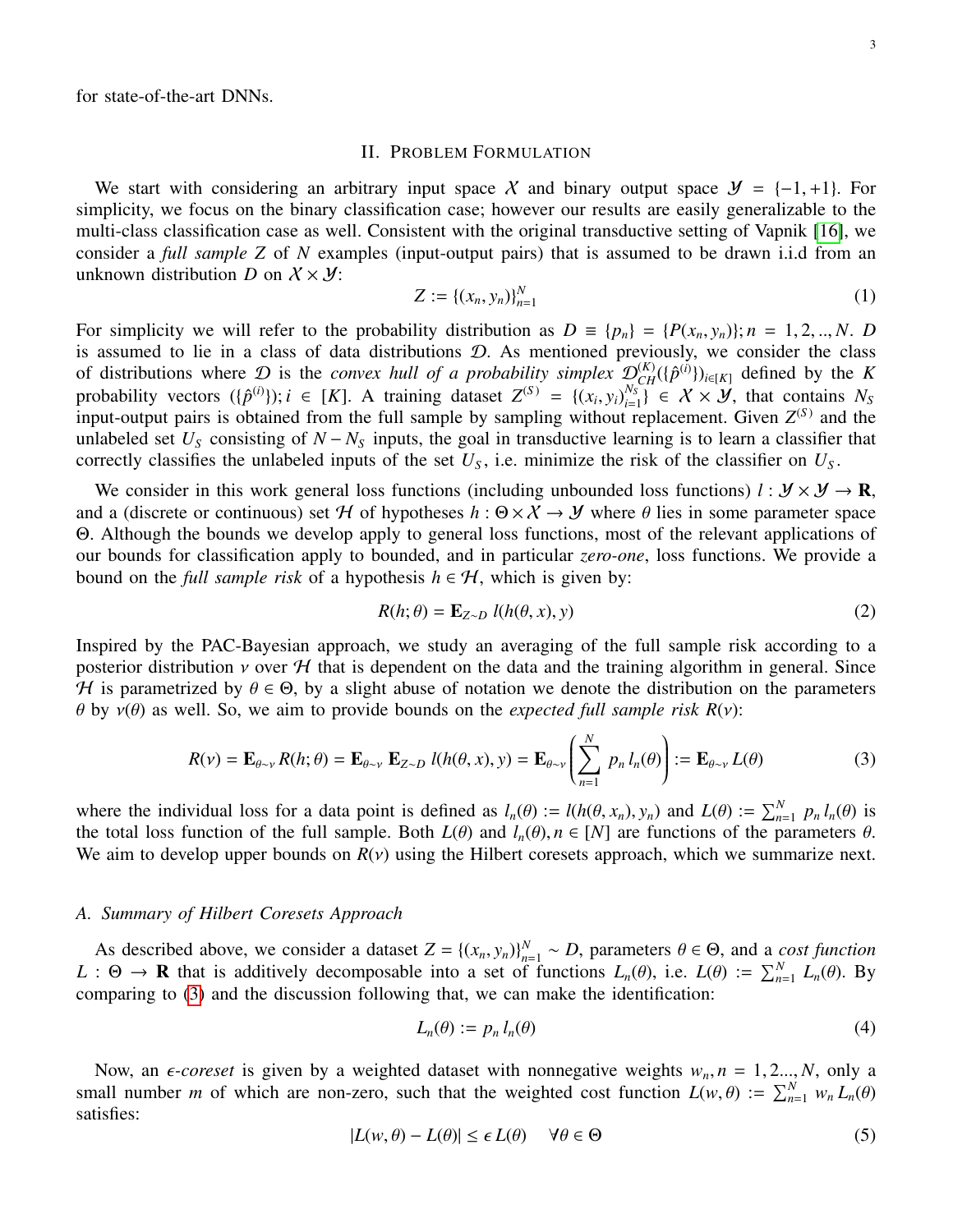for  $\epsilon > 0$ . If we consider a bounded uniform norm for functions of the form  $f : \Theta \to \mathbf{R}$ , which is weighted by the total cost  $L(\theta)$  as in

<span id="page-3-1"></span>
$$
||f|| := \sup_{\theta \in \Theta} \left| \frac{f(\theta)}{L(\theta)} \right|,\tag{6}
$$

we can rewrite the problem of finding the best coreset of size *m* as:

*s*.*t*.

<span id="page-3-0"></span>
$$
\min_{w} \|L(w) - L\|^2 \quad \text{s.t.} \sum_{n=1}^{N} \mathbf{I}[w_n > 0] \le m; \quad w \ge 0 \tag{7}
$$

The norm  $||f||$  of any function  $f : \Theta \to \mathbf{R}$  gets rid of its dependence on  $\theta$ , thus there is no dependence on θ in the norm in [\(7\)](#page-3-0). The key insight of Campbell *et al* [\[9\]](#page-14-6), [\[10\]](#page-14-7) was to approach the problem from a geometrical point of view. In particular, the idea is to construct coresets for cost functions in a *Hilbert space*, i.e. in which the cost functions  $L_n(\theta)$  (defined in the beginning of this subsection) are endowed with a norm corresponding to an inner product. The inner product provides a notion of directionality to the various  $L_n$  and allows us to use more general norms than the uniform norm in [\(6\)](#page-3-1) (which we will see in section [II-B\)](#page-3-2). This in turn provides us with two distinct benefits:

- It allows one to choose coreset points intelligently based on the residual cost approximation error.
- Theoretical guarantees on approximation quality incorporate the error in the approximation via the (mis)alignment of *L<sup>n</sup>* relative to the total cost *L*.

#### <span id="page-3-2"></span>*B. Hilbert Coresets via Frank-Wolfe*

Campbell *et al* [\[9\]](#page-14-6), [\[10\]](#page-14-7) developed various algorithms for computing Hilbert coresets; here we focus on the Frank-Wolfe algorithm since it produces exponential convergence for moderate values of the coreset size *m*. Furthermore, it can be elegantly tied to risk bounds and computed explicitly in many interesting cases. In this case, the problem in [\(7\)](#page-3-0) is reformulated by replacing the cardinality constraint on the weights with a polytope constraint on *w*:

<span id="page-3-3"></span>
$$
\min_{w} \|L(w) - L\|^2
$$
\n
$$
t. \quad \sum_{n=1}^{N} w_n \|L_n\| = \sum_{n=1}^{N} \|L_n\|; \quad w \ge 0
$$
\n
$$
(8)
$$

One can rewrite the objective function  $||L(w) - L||^2$  as  $J(w) := (w - 1)^T K (w - 1)$  with the matrix  $\hat{K}$  having elements defined in terms of the inner product,  $\hat{K}_{n,m} := \langle L_n, L_m \rangle$  (which will be defined shortly). This optimization problem is then solved by applying the Frank-Wolfe algorithm for *m* iterations to find the optimization problem is then solved by applying the Frank-Wolfe algorithm for *m* iterations to find the coresets *w* [\[9\]](#page-14-6). The size of the coreset (number of non-zero coreset weights) is smaller than *m* (typically much smaller), see details in Algorithm 2 of [\[9\]](#page-14-6). Finally, it can be shown that the Frank-Wolfe algorithm satisfies:

$$
||L(w) - L|| \le \frac{\sigma \eta \bar{\eta} \beta}{\sqrt{\eta^2 (m-1) + \bar{\eta}^2 \beta^{-2(m-2)}}},
$$
\n(9)

where  $\sigma := \sum_{n=1}^{N} ||L_n||$ . The remaining quantities  $\{\eta, \bar{\eta}, \beta\}$  can be computed from all the data  $(\{x_n, y_n\}; n = 1, 2, \ldots, N)$  and the *y*-weighted *L*2-norm, see [9]. Variants of these quantities (which will be relevant <sup>1</sup>, <sup>2</sup>..., *<sup>N</sup>*) and the ν-weighted *<sup>L</sup>*2-norm, see [\[9\]](#page-14-6). Variants of these quantities (which will be relevant for us later) will be defined precisely in section [III.](#page-4-0) In particular  $0 < \beta < 1$ , and for moderately large m, the second term in the denominator dominates giving rise to an exponential dependence on  $m$  (∼  $\beta^{m}$ ).

The above bound on the coreset approximation error for the cost *L* is valid for any choice of norm. However, for our purposes we will be concerned with the ν-weighted *<sup>L</sup>*2-norm defined by:

<span id="page-3-4"></span>
$$
||L(w) - L||_{\nu,2}^2 := \mathbf{E}_{\theta \sim \nu} [L(w, \theta) - L(\theta)]^2,
$$
\n(10)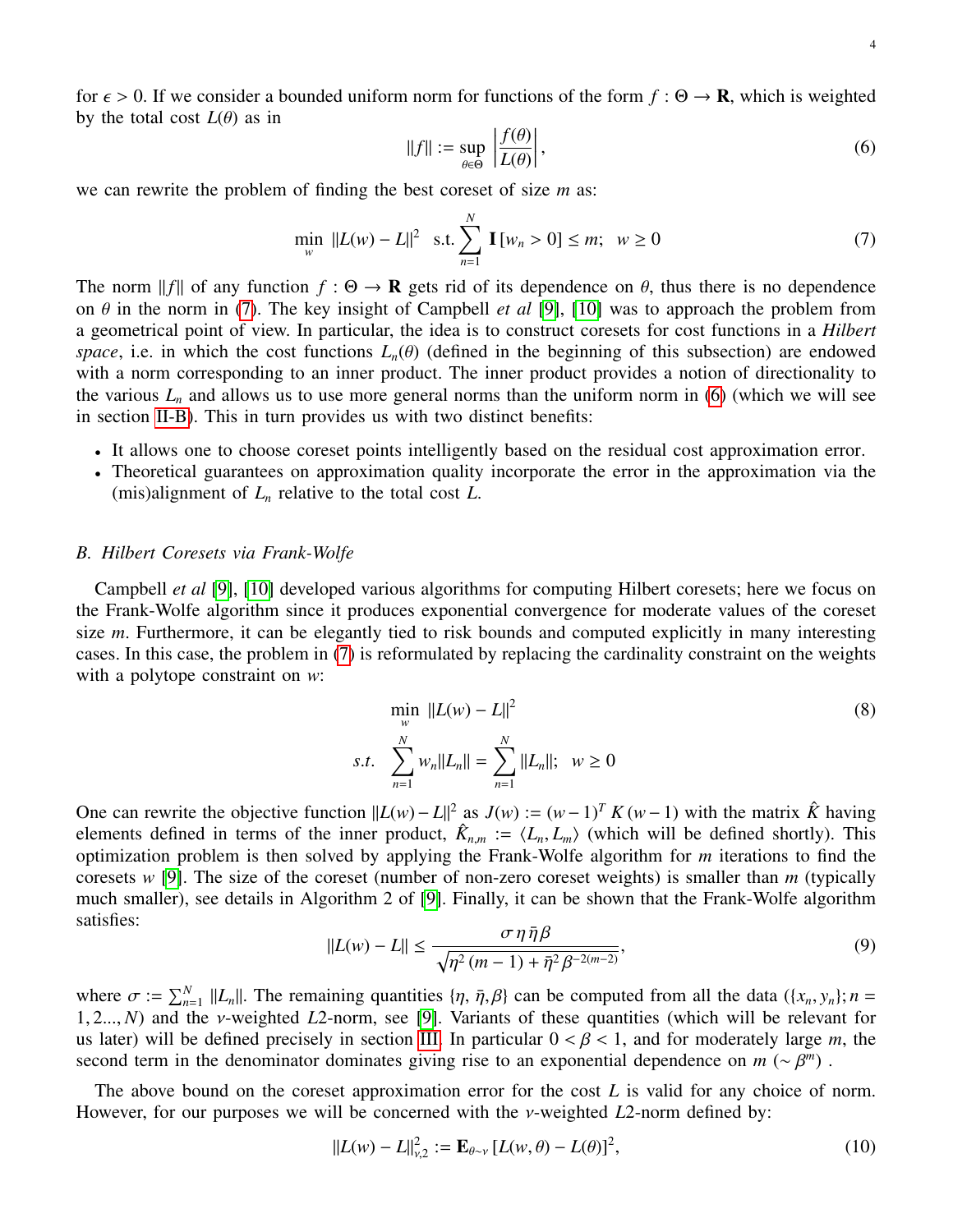with an induced inner product:

<span id="page-4-1"></span>
$$
\langle L_n, L_m \rangle := \mathbf{E}_{\theta \sim \nu} [L_n(\theta) L_m(\theta)] = K_{n,m}, \tag{11}
$$

where  $K_{n,m}$  was defined below [\(8\)](#page-3-3). In the following, we will see that an upper bound on a variant of ||*L* − *L*(*w*)|| can be connected to an upper bound on the full sample risk.

# III. RISK BOUNDS VIA FRANK-WOLFE HILBERT CORESETS

<span id="page-4-0"></span>Leveraging the Frank-Wolfe Hilbert coreset construction scheme, we provide an upper bound on the expected full sample risk which is valid for all posteriors  $v \in H$ . However, the precise bound is dependent on the posterior  $\nu$ . Furthermore, the bound is independent of the data-distribution over the set of datadistributions D. The result can be stated as follows:

<span id="page-4-2"></span>Theorem 3.1: Given a full sample *Z* of size *N*, an unknown distribution on the data belonging to  $\mathcal{D}_{CH}^{(K)}(\{\hat{p}^{(i)}\})_{i\in[K]}$ , a hypothesis space  $H: \Theta \times X \to Y$ , a loss function  $l: Y \times Y \to \mathbf{R}$ , for any prior distribution  $\pi_0$  on  $\mathcal{H}$ , then the output  $\{\tilde{w}, p\}$  obtained after *m* iterations of applying *Algorithm 1* satisfies:

<span id="page-4-4"></span>
$$
\forall v \text{ on } \mathcal{H}, \forall D \in \mathcal{D}_{CH^{(K)}}, \quad |R(v)| \leq ||L(\tilde{w})||_{v,2} + ||L(\tilde{w}) - L||_{v,2} \quad \text{(12)}
$$

$$
\leq \|L(\tilde{w})\|_{\nu,2} + \frac{\partial^2 \tilde{\eta} \bar{\eta} \beta}{\sqrt{\hat{\eta}^2 \hat{\beta}^{-2(m-1)} + \hat{\eta}^2 (m-1)}},\tag{13}
$$

where  $L(\theta)$  is defined as in [\(3\)](#page-2-0),  $L(\tilde{w}, \theta) := \sum_{n=1}^{N} \tilde{w}_n l_n(\theta); \tilde{w}_n := p_n w_n$ , and the quantities  $\{\hat{\sigma}, \hat{\eta}, \hat{\eta}, \hat{\beta}\}$  are defined as follows:

<span id="page-4-3"></span>
$$
\hat{\sigma} := \max_{i \in [K]} \sigma^{(i)}; \ \hat{\eta} := \max_{i \in [K]} \eta^{(i)}; \ \hat{\beta} := \max_{i \in [K]} \beta^{(i)}
$$
\n
$$
\sigma^{(i)} := \sum_{n=1}^{N} \hat{p}_{n}^{(i)} ||l_{n}||; \ \eta^{(i)} = 1 - \frac{||L^{(i)}||^{2}}{(\sigma^{(i)})^{2}}; \ \beta^{(i)} = 1 - \frac{(r^{(i)})^{2}}{(\sigma^{(i)})^{2}\hat{\eta}^{2}}; \ \ i \in [K]
$$
\n
$$
\hat{\eta}^{2} := \max_{n,m} \left\| \frac{l_{n}}{||l_{n}||} - \frac{l_{m}}{||l_{m}||} \right\|; \ L^{(i)}(\theta) := \sum_{n=1}^{N} \hat{p}_{n}^{(i)} l_{n}(\theta), \tag{14}
$$

with  $r^{(i)}$  corresponding to the shortest distance from the probability vector  $\hat{p}^{(i)}$  (*i*<sup>th</sup> vertex of the convex hull  $\mathcal{D}_{CH}^{(K)}$ ) to the relative boundary of the feasible region of  $\tilde{w}$ . All of the quantities above as well as the quantities needed in *Algorithm 1* can be computed from the full sample  $({x_n, y_n}; n = 1, 2..., N)$ , the ν-weighted *<sup>L</sup>*2-norm [\(10\)](#page-3-4), and inner product [\(11\)](#page-4-1).

The proof of the first inequality in [\(3.1\)](#page-4-2) can be obtained in a straightforward manner from Jensen's inequality. In particular, applying Jensen's inequality to the convex function  $\phi(.) :=(.)^2$ , one has:

$$
\phi(\mathbf{E}_{\theta \sim \nu}(.) ) \leq \mathbf{E}_{\theta \sim \nu} [\phi(.) ] \tag{15}
$$

Thus, choosing, (.) as  $L(\tilde{w}, \theta) - L(\theta)$  and  $L(\tilde{w}, \theta)$  respectively, one gets:

$$
\begin{aligned} \left| \left[ \mathbf{E}_{\theta \sim \nu} \left( L(\tilde{w}, \theta) - L(\theta) \right) \right] \right| &\leq \left( \mathbf{E}_{\theta \sim \nu} \left( L(\tilde{w}, \theta) - L(\theta) \right)^2 \right)^{1/2} = \| L(\tilde{w}, \theta) - L(\theta) \|_{\nu, 2}, \\ \left| \left[ \mathbf{E}_{\theta \sim \nu} \left( L(\tilde{w}, \theta) \right) \right] \right| &\leq \left( \mathbf{E}_{\theta \sim \nu} \left( L(\tilde{w}, \theta) \right)^2 \right)^{1/2} = \| L(\tilde{w}, \theta) - L(\theta) \|_{\nu, 2} \end{aligned} \tag{16}
$$

$$
\implies |R(\mathbf{v})| = |\mathbf{E}_{\theta \sim \mathbf{v}} L(\theta)| \leq |[\mathbf{E}_{\theta \sim \mathbf{v}} (L(\tilde{\mathbf{w}}, \theta))] + |[\mathbf{E}_{\theta \sim \mathbf{v}} (L(\tilde{\mathbf{w}}, \theta) - L(\theta))]|
$$
  

$$
\leq ||L(\tilde{\mathbf{w}}, \theta)||_{\mathbf{v},2} + ||L(\tilde{\mathbf{w}}, \theta) - L(\theta)||_{\mathbf{v},2}
$$
 (17)

where we have used the definition of the expected full sample risk from [\(3\)](#page-2-0).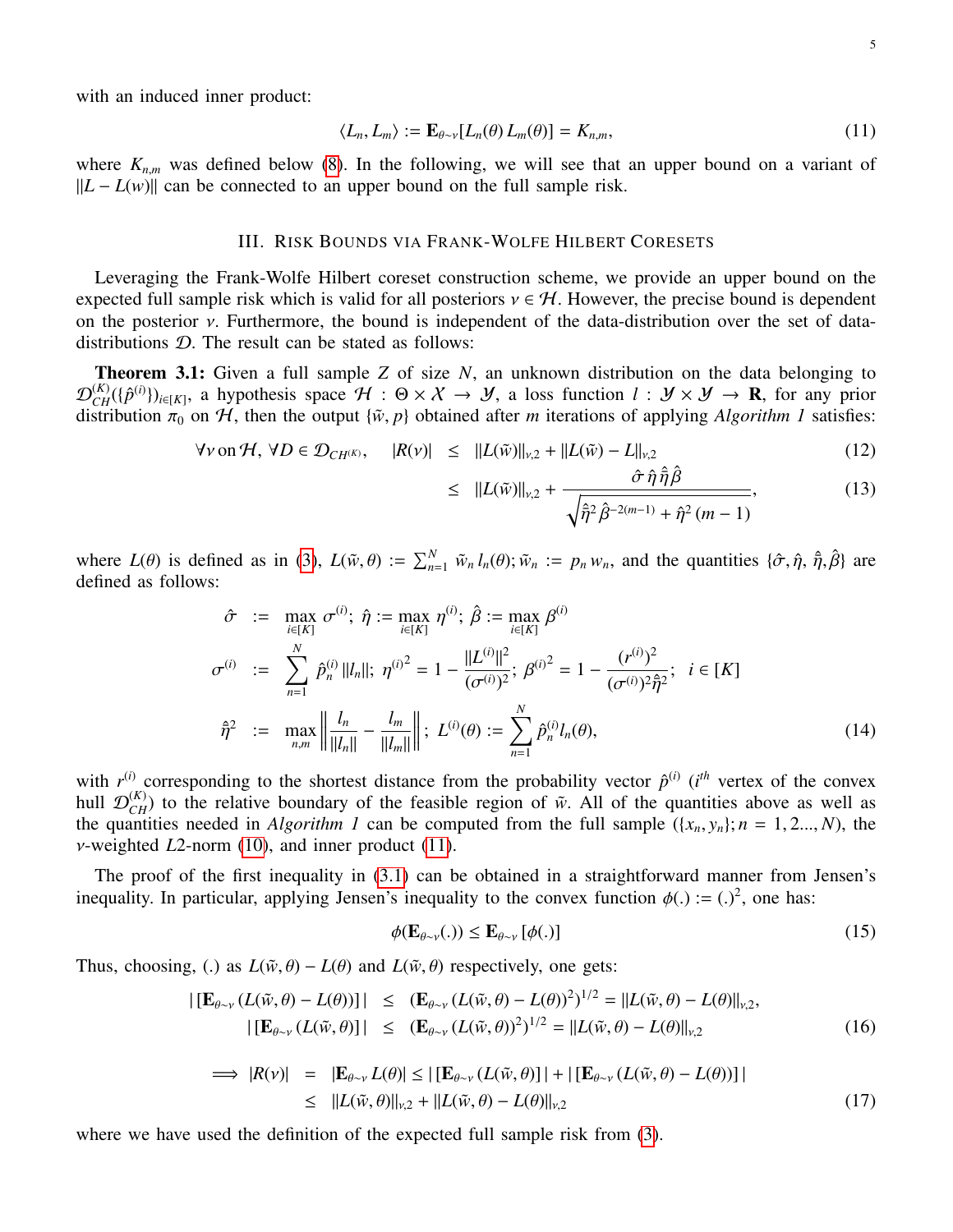# Algorithm 1 (FW)

 $\textbf{Given: } \{l_n(\theta)\}_{n=1}^N, m, \langle . \rangle, \mathcal{D}_{CH}^{(K)}(\{\hat{p}^{(i)}\})_{i \in [K]}$ <br>
for *i* in {1 2 K} do **for** *i* in  $\{1, 2, ..., K\}$  **do**  $p_0 \leftarrow \hat{p}^{(i)}$  $\triangleleft$  initialize *p* to *i*<sup>th</sup> vertex in  $\mathcal{D}_{CH}^{(K)}(\{\hat{p}^{(i)}\})_{i \in [K]}$ <br>(14)  $\triangleleft$  compute norms  $\forall n \in [N]$ , compute  $||l_n||$  and  $\sigma^{(i)}$  from [\(14\)](#page-4-3)  $\triangleleft$  compute norms<br>from  $\gamma I^{(i)} \xrightarrow{l_n} I^{(i)}$  $f_0 \leftarrow \arg \max_{n \in [N]} \langle L^{(i)} \rangle$ , *ln*  $\triangleleft$  select vertex in  $\tilde{w}$ -polytope greedily  $\tilde{w}_0^{(i)} \leftarrow \frac{\sigma^{(i)}}{\|l_{f_0}\|}$  $\frac{\sigma^{(i)}}{\|l_{f_0}\|} 1_{f_0}$  $\sim$  initialize  $\tilde{w}$  (for  $p = \hat{p}^{(i)}$ ) with full weight on  $f_0$ for *t* in {1, 2, ..., *m* − 1} do <br>  $f \leftarrow \arg \max_{I \in \mathcal{I}} \left( I^{(i)} \right) \left( I^{(i)} \right) \left( \frac{I_{n-1}}{I_{n-1}} \right)$  a find FW index at *t*<sup>th</sup> iteration</sub>  $f_t \leftarrow \arg \max_{n \in [N]} \langle L^{(i)} - L(\tilde{w}_{t-1}^{(i)}) \rangle$ *t*−1 ), *ln*  $\frac{l_n}{\|l_n\|}$   $\rightarrow$  find FW index at  $t^{\text{th}}$  iteration  $\gamma_t \leftarrow \frac{\langle \frac{\sigma^{(i)}}{\|l_{f_t}\|} \rangle}{\|l_{f_t}\|}$  $\frac{\partial^{(l)}}{\partial l_{f}} l_{f}$   $l_{f}$   $- L(\tilde{w}_{t-1}^{(i)})$ , $L^{(i)} - L(\tilde{w}_{t-1}^{(i)})$  $\left\| \frac{\sigma^{(i)}}{\|l_{ft} \|} l_{ft} - L(\tilde{w}_{t-1}^{(i)}) \right\|$ 2  $\triangleleft$  closed from line search for step-size  $\gamma$  at  $t^{\text{th}}$  iteration  $\tilde{w}_t^{(i)} \leftarrow (1 - \gamma_t) \tilde{w}_{t-}^{(i)}$  $(t)$ <sub>*t*−1</sub> +  $\gamma_t \frac{\sigma^{(i)}}{\tilde{\sigma}_{f_t}}$  $\frac{\sigma^{(t)}}{\tilde{\sigma}_{f_t}} \mathbf{1}_{f_t}$  $\triangleleft$  add or reweight  $f_t^{th}$  data point end for end for return  $\{\tilde{w}, p\} = \{\tilde{w}_{m}^{(I)}\}$  $\{(\hat{I})\}_{m-1}, \hat{p}^{(I)}\} = \arg \max_{i \in [K]} \tilde{J}(\tilde{w}_{m}^{(i)})$  $\frac{(i)}{m-1}, \hat{p}^{(i)}$ 

The details of the proof of the second inequality in [\(3.1\)](#page-4-2) are much more involved and are provided in the appendix. Here we point out some salient features. First we can write

<span id="page-5-0"></span>
$$
||L(\tilde{w}, \theta) - L(\theta)||_{\nu,2}^2 = (\tilde{w} - p)^T \tilde{K}(\tilde{w} - p) \quad \text{with} \quad \tilde{K}_{n,m} := \langle l_n, l_m \rangle,
$$
\n(18)

For notational simplicity we denote the RHS above as  $\tilde{J}(\tilde{w}, p)$ , which we interpret as an objective function to optimize. The above problem is similar to the Hilbert coreset problem posed in  $(8)$  with  $J(w)$  in  $(8)$ replaced by a slightly different quantity  $\tilde{J}(\tilde{w}, p)$ . In contrast to [\(8\)](#page-3-3), the objective function  $\tilde{J}(\tilde{w}, p)$  in [\(18\)](#page-5-0) depends on two vectors  $\{\tilde{w}, p\}$ . Since the goal is to provide a bound for all  $D \in \mathcal{D}_{CH}^{(K)}$ , one can consider the following optimization problem by adapting the problem in (8) to this case: the following optimization problem by adapting the problem in [\(8\)](#page-3-3) to this case:

<span id="page-5-2"></span>
$$
\max_{D = \{p_n\} \in \mathcal{D}_{CH}^{(K)}} \min_{\tilde{w}} (\tilde{w} - p)^T \tilde{K}(\tilde{w} - p)
$$
\ns.t. 
$$
\sum_{n=1}^{N} \tilde{w}_n ||l_n|| = \sum_{n=1}^{N} p_n ||l_n||, \ \tilde{w} \ge 0
$$
\ns.t. 
$$
p \in \mathcal{D}_{CH}^{(K)}(\{\hat{p}^{(i)}\})_{i \in [K]}, \ \sum_{n=1}^{N} p_n = 1, p \ge 0.
$$
\n(19)

Please refer to the appendix for the full proof. An important point to note about the result in Theorem [3.1](#page-4-2) is that the upper bound on the full sample risk denoted by the RHS in [\(13\)](#page-4-4) approximately goes like βˆ*m* even for moderate number of Frank-Wolfe iterations *m*.

Theorem [\(3.1\)](#page-4-2) is valid for the ν-weighted *<sup>L</sup>*2-norm. However, this norm and the associated inner product involves computing an expectation over the parameters  $\theta$  (see [\(10\)](#page-3-4) and [\(11\)](#page-4-1)) which does not admit a closed form evaluation in general. The expectation can be estimated in an unbiased manner by the method of random projections, as in [\[9\]](#page-14-6), [\[10\]](#page-14-7), [\[17\]](#page-15-3). In particular, we construct a random projection of each vector  $l_n(\theta)$ ;  $n \in [N]$  into a finite (*J*) dimensional vector space using *J* samples  $\theta \sim v(\theta)$ :

<span id="page-5-1"></span>
$$
u_n = \sqrt{\frac{1}{J}} [l_n(\theta_1), l_n(\theta_2), ..., l_n(\theta_J)]^T, n \in [N],
$$
\n(20)

which serves as finite dimensional approximation of  $L_n(\theta)$ . In particular, for all  $n, m \in [N]$ , we have:

$$
\langle l_n, l_m \rangle \approx u_n^T u_m. \tag{21}
$$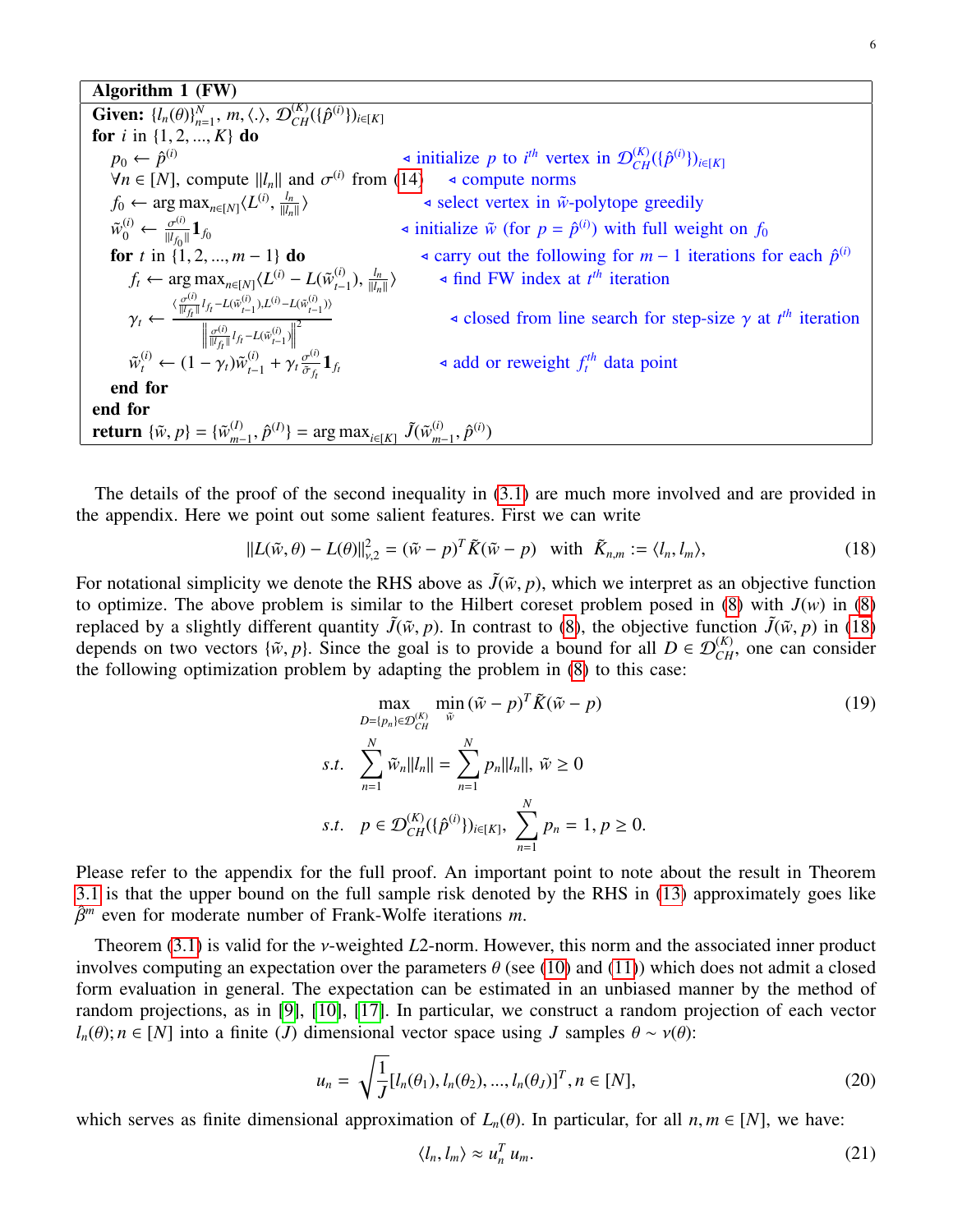# Algorithm 2 (RP-FW)

| <b>Given:</b> $\{l_n(\theta)\}_{n=1}^N$ , $v(\theta)$ , J, m, $\mathcal{D}_{CH}^{(K)}(\{\hat{p}^{(i)}\})_{i\in[K]}$ |                                                                                          |
|---------------------------------------------------------------------------------------------------------------------|------------------------------------------------------------------------------------------|
| $\cdot \nu(\theta)$ : $\{\theta_j\}_{j=1}^J \sim \nu(\theta)$                                                       | $\triangleleft$ take <i>J</i> samples from posterior $v(\theta)$                         |
| $u_n = \sqrt{\frac{1}{J} [l_n(\theta_1), , l_n(\theta_J)]^T} \ \forall n \in [N]$                                   | $\triangleleft$ construct random projection vector for $l_n(\theta)$ using (20)          |
| <b>return</b> $\{\tilde{w}, p\} = FW[u_n, m, (.)^T(.) , \mathcal{D}_{CH}^{(K)}(\{\hat{p}^{(i)}\})_{i \in [K]}$      | $\triangleleft$ construct coreset with random projection vectors $u_n$                   |
|                                                                                                                     | by applying <i>Algorithm 1</i> with inner product $\langle u_n, u_m \rangle = u_n^T u_m$ |
|                                                                                                                     |                                                                                          |

Leveraging similar techniques as in [\[9\]](#page-14-6), we can construct *Algorithm 2*, and arrive at the following result.

<span id="page-6-0"></span>**Theorem 3.2:** Given the general setup of theorem [3.1,](#page-4-2) for loss functions *l* such that  $l_n(\mu) l_m(\mu)$  (with  $\sim \nu(\theta)$ ) is sub-Gaussian with parameter  $\xi^2$  for  $0 < \delta < 1$  for  $\mathcal{D} = \mathcal{D}^{(K)}(f_0(\theta))$ ,  $m$  the output of  $\mu \sim v(\theta)$ ) is sub-Gaussian with parameter  $\xi^2$ , for  $0 < \delta < 1$ , for  $\mathcal{D} = \mathcal{D}_{CH}^{(K)}(\{\hat{p}^{(i)}\})_{i \in [K]}$ , the output of *Algorithm* 2 satisfies with probability  $> 1 - \delta$ ; *Algorithm 2* satisfies with probability >  $1 - \delta$ :

<span id="page-6-1"></span>
$$
|R(v)| \leq ||L(\tilde{w})||_{v,2} + ||L(\tilde{w}) - L||_{v,2}
$$
  
\n
$$
\leq \left( ||u(\tilde{w})||_{v,2}^2 + ||\tilde{w}||_1^2 \sqrt{\frac{2\xi^2}{J} \log \frac{2N^2}{\delta}} \right)^{1/2} + \left( ||u(\tilde{w}) - u||_{v,2}^2 + ||\tilde{w} - p||_1^2 \sqrt{\frac{2\xi^2}{J} \log \frac{2N^2}{\delta}} \right)^{1/2},
$$
\n(22)

$$
\leq \left( \left\| u(\tilde{w}) \right\|_{\nu,2}^2 + \left\| \tilde{w} \right\|_1^2 \sqrt{\frac{2\xi^2}{J} \log \frac{2N^2}{\delta}} \right)^{1/2} + \left( \frac{\hat{\sigma} \hat{\eta} \hat{\eta} \hat{\beta}}{\sqrt{\hat{\eta}^2 \hat{\beta}^{-2(m-1)} + \hat{\eta}^2(m-1)}} + \left\| \tilde{w} - p \right\|_1^2 \sqrt{\frac{2\xi^2}{J} \log \frac{2N^2}{\delta}} \right) (23)
$$

The quantities  $\{\hat{\sigma}, \hat{\eta}, \hat{\eta}, \hat{\beta}\}$  are defined as before. The sub-Gaussianity parameter  $\xi$  can be estimated from<br>the loss functions. For the 0–1 loss function a simple bound is  $\xi < 1/2$ . Also note that  $\{\tilde{w}, n\}$ the loss functions. For the 0−1 loss function, a simple bound is  $\xi \le 1/2$ . Also note that  $\{\tilde{w}, p\} = \{\tilde{w}_{m}^{(I)}\}$ <br>where  $I \in [K]$  is the index that maximizes  $\tilde{I}(\tilde{w}^{(i)} - \hat{w}^{(i)})$  (see Algorithm 1). The detai  $\hat{p}^{(I)}$ <sub>*m*−1</sub>,  $\hat{p}^{(I)}$ }<br>roof can where  $I \in [K]$  is the index that maximizes  $\tilde{J}(\tilde{w}_M^{(i)})$  $\hat{p}_{M-1}^{(i)}$ ,  $\hat{p}^{(i)}$ ) (see *Algorithm 1*). The details of the proof can be found in the appendix.

## IV. EXPERIMENTS AND INSTANTIATION OF BOUNDS

<span id="page-6-3"></span>In this section, we present our experimental setup for computing Hilbert coreset bounds for three datasets: i) Binary MNIST, and ii) CIFAR-100. MNIST is a very well known image classification dataset and is usually treated as a multiclass problem. We follow the results of [\[4\]](#page-14-3) and create a binary classification dataset out of it by labeling the digits 0-4 with class '-1' and digits 5-9 with class '1'. The CIFAR-100 datasets is also a well known dataset with hundred different classes of images.

The distribution on the data in each case is assumed to be a uniform distribution for simplicity, with  $p_n = \frac{1}{N}$  $\frac{1}{N}$  for a full sample of size *N*. In other words, the class of data distributions, e.g. the convex hull  $\mathcal{D}_{CH}^{(K)}$  is simply a point. This can be extended in a straightforward manner to cases where  $\mathcal{D}_{CH}^{(K)}$  using the methods described in the appendix. Finally, the loss function *l* used for the computation of bounds is the standard 0-1 loss used in classification. Further experimental details for each of these datasets are provided below.

# <span id="page-6-2"></span>*A. Binary MNIST*

The MNIST dataset is obtained from Keras. This dataset is split into the training set (60000 images) and test set (10000 images). We convert this into a binary classification dataset as discussed above. The images are preprocessed by scaling them to float values in the range [0, 1]. Keras is used to construct a simple neural network binary classifier, similar to that in [\[4\]](#page-14-3). In particular, the hypothesis class  $H$  for this dataset is taken to be a feed-forward neural network which has three hidden layers each with 600 nodes and a ReLu activation function. The output layer of the network uses a sigmoid activation function. The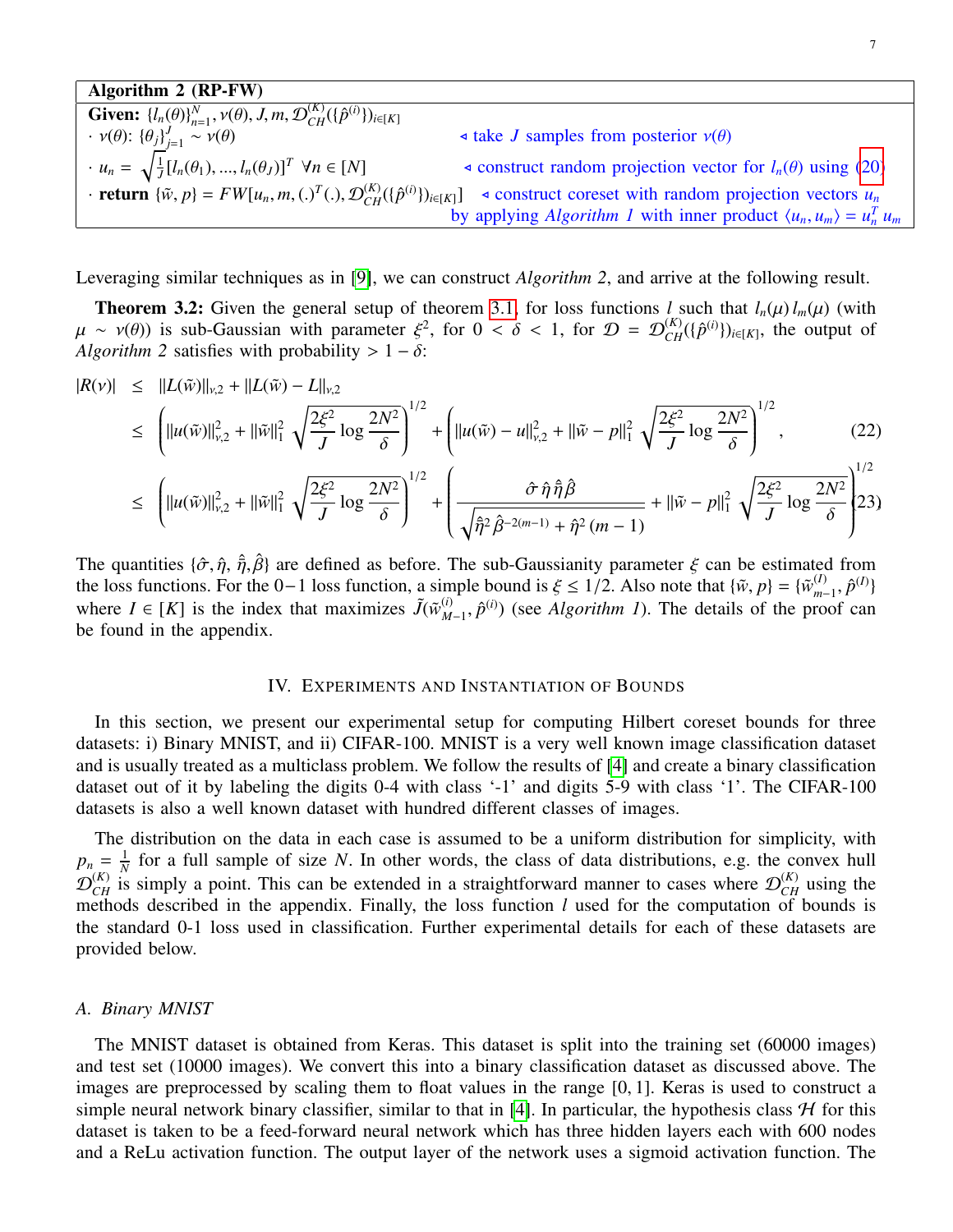weights at each node are initialized according to a truncated normal distribution with mean 0 and standard deviation <sup>0</sup>.04. The biases of the first hidden layer are 0.1, whereas the biases of the second hidden layer and output layer are initialized to 0.

The model is trained on different random subsets of the MNIST dataset using the cross-entropy loss (however the bounds will be provided with respect to the 0-1 loss).The first checkpoint uses 500 data points from the training set. The second checkpoint used 3000 data points, including the 500 from the first checkpoint.The third checkpoint uses 10000 data points, including the 3000 already used, and the final checkpoint uses 30000 data points. The models were trained for 120 epochs for each checkpoint.

# <span id="page-7-1"></span>*B. CIFAR-100*

For this dataset, we use a state-of-the art neural network architecture as the hypothesis class and a training algorithm is described in Xie et. al. [\[18\]](#page-15-4). The reason for doing this is the following. As a performer on DARPA Learning with Less Labeling (LwLL) program, the goal of our team was to develop novel theoretical bounds for other performers who are working on the model-building and training of new algorithms for efficient learning of classifiers with fewer labels. As part of this exercise, we approached the authors in [\[18\]](#page-15-4) (who are part of the Information Sciences Institute (ISI) team) for the training models developed by them and developed theoretical bounds for those models (the associated hypothesis classes  $H$ ). As we will show below, we obtained tight non-vacuous upper bounds for such hypothesis classes as well, indicating the power and diversity of the proposed approach.

We summarize the training algorithm used in [\[18\]](#page-15-4) for completeness. [18] uses mutual-information based unsupervised & semi-supervised Concurrent learning (MUSCLE), a hybrid learning approach that uses mutual information to combine both unsupervised and semisupervised learning. MUSCLE can be used as a standalone training scheme for neural networks, and can also be incorporated into other learning approaches. It is shown that the proposed hybrid model outperforms state of the art for the CIFAR-100 dataset as well as others. The basic idea of MUSCLE is to combine combine the loss from (semi)-supervised learning methods including real and pseudo labels with a loss term arising from the mutual information between two different transformed versions of the input sample  $(x_i)$ . Furthermore, a consistency loss that measures the consistency of the prediction on an input sample and an augmented sample, can be added as a regularization term. Please refer to [\[18\]](#page-15-4) and references therein for further details about the training algorithm and neural network models (hypothesis classes).

The model is trained with different random subsets of the data, at the 500, 2500, 4000 and 10000 checkpoints.

## <span id="page-7-0"></span>*C. Choice of Prior and Posterior Distributions*

As explained in section [I,](#page-0-0) the theoretical bounds we develop are stochastic bounds. So, one has to choose an appropriate prior distribution (any distribution independent of the data) and a posterior distribution (that depends on the training data and the training algorithm in general). In our analysis, we choose the prior distribution to be  $\pi_0 = N(0, \sigma^2)$ <br>data-dependent posterior  $y_c - N$ distribution to be  $\pi_0 = N(0, \sigma^2 \cdot I)$ . Inspired by the analysis of Banerjee *et al* [\[19\]](#page-15-5), we use a training data-dependent posterior  $v_s = N(\theta^{\dagger}, \Sigma_{\theta^{\dagger}}^S)$ , where  $\theta^{\dagger}$  denotes the parameters *learned* by training the models (in the previous subsections) on the training set *S* and the covariance  $\Sigma_{\theta}$  is defined as (in the previous subsections) on the training set *S*, and the covariance  $\Sigma_{\theta^{\dagger}}$  is defined as follows:

$$
\Sigma_{\theta^{\dagger}}^{S} = diag(\sigma_{j}^{2}); \ \sigma_{j}^{-2} := \max [H_{j,j}^{S}(\theta^{\dagger}), \sigma^{-2}], \ \ j = 1, 2, ..., dim(\Theta)
$$
  
where  $H^{S}(\theta^{\dagger}) := \frac{1}{N_{S}} \sum_{i=1}^{N_{S}} \nabla^{2} l(y_{i}, \phi(\theta^{\dagger}, x_{i}))$  (Diagonal Hessian) (24)

The anisotropy in the posterior  $v_s$  can be understood as follows. For directions *j* in parameter space where  $H_i^{\mathcal{S}}$  $\int_{i,j}^{S} (\theta^{\dagger})$  is *larger* than  $\sigma^{-2}$ , the posterior variance is determined by the Hessian, and will be small enough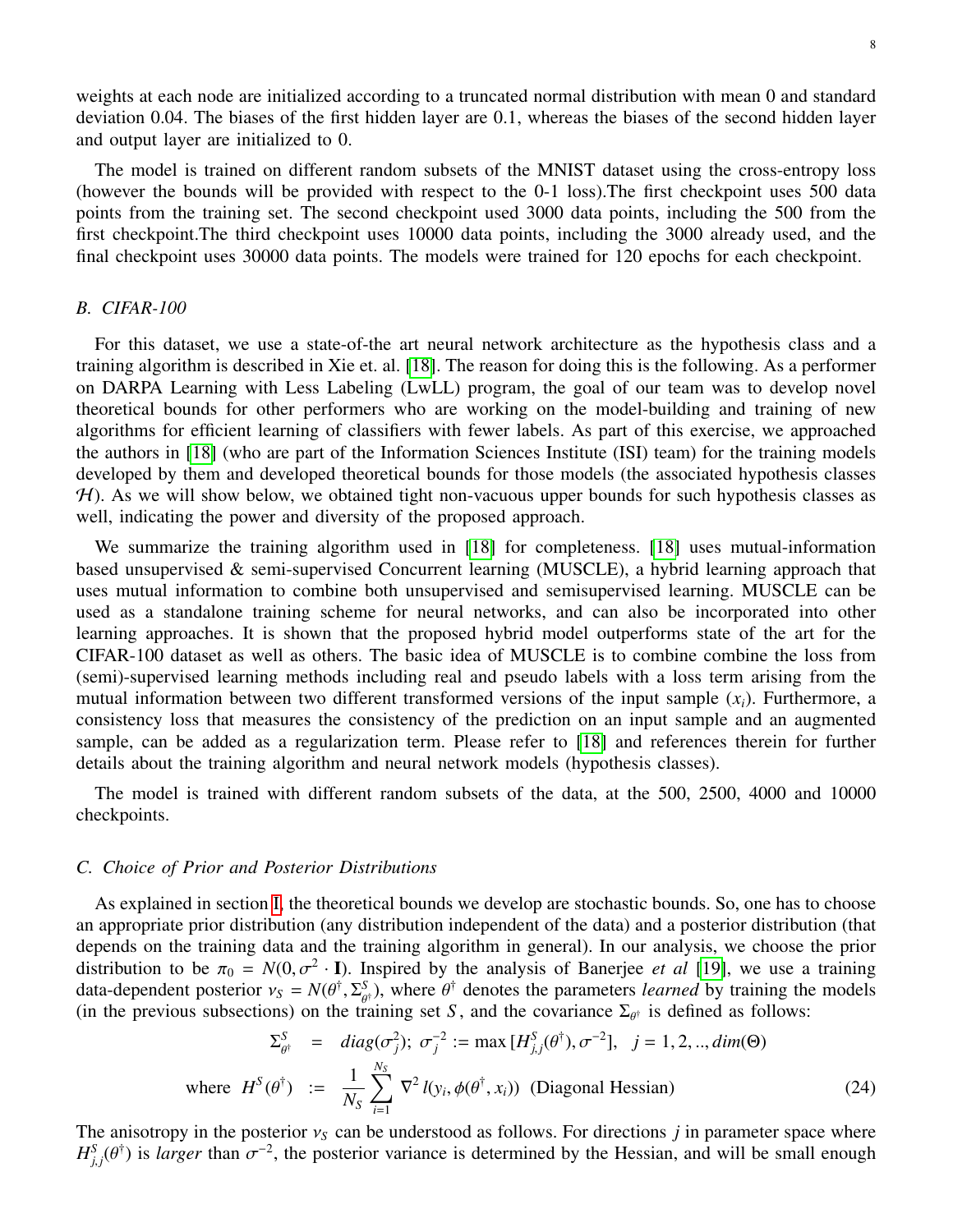such that  $\theta_j$  will not deviate far from the learned parameters  $\theta_j^{\dagger}$  when sampling from the posterior  $v_S$ .<br>On the other hand, for directions *i* in parameter space where  $H^S(\theta^{\dagger})$  is smaller than  $\sigma^{-2}$ , the p On the other hand, for directions *j* in parameter space where  $H_{j,j}^S(\theta^{\dagger})$  is *smaller* than  $\sigma^{-2}$ , the posterior variance  $\sigma^2$  is the same as that of the prior  $\sigma^2$ . Thus, the posterior standard deviation is u *j*, *j* variance  $\sigma_j^2$  is the same as that of the prior  $\sigma^2$ . Thus, the posterior standard deviation is upper bounded<br>by the prior standard deviation and different weights and biases are assumed to be independent. One can by the prior standard deviation and different weights and biases are assumed to be independent. One can optimize over the prior standard deviation  $\sigma$  to get a good bound.

## <span id="page-8-1"></span>*D. Bound Calculation Workflow*

Given the data points  $(x_n, y_n)$ ,  $n = 1, 2, ..., N_S$  of the training set checkpoint *S* of a particular dataset, a trained model (with the learned parameters  $\theta^{\dagger}$ ) for that checkpoint, and a prior distribution  $\pi_0 = N(0, \sigma^2 \cdot I)$ <br>with an appropriately chosen  $\sigma$ , the workflow for computing the coreset bounds corresponding to the with an appropriately chosen  $\sigma$ , the workflow for computing the coreset bounds corresponding to the training set *S* is as follows:

- We compute the diagonal Hessian of the (cross-entropy) loss for the trained model at the trained parameters  $H_{j,j}^S(\theta^{\dagger})$  for the training set *S* via the methods described in [\[20\]](#page-15-6). Then we compute the posterior variance  $(\sigma^2)$  as described in section  $W_C$ . This gives the data dependent posterior  $y_c$  for *j*, *j* posterior variance( $\sigma_j^2$ ) as described in section [IV-C.](#page-7-0) This gives the data dependent posterior  $v_s$  for the training checkpoint S the training checkpoint *S* .
- Given  $v_s$ , we compute an approximation to the inner product  $\langle \cdot \rangle$  by the method of *random features projection* [\[9\]](#page-14-6), [\[17\]](#page-15-3) as in *Algorithm 2* which converge to the true inner products *with high probability* as the number of samples from the posterior (*J*) increases (see Theorem [3.2\)](#page-6-0).
- From the inner products computed with the posterior for the training set *S* , and using the full dataset of size *N*, we compute all the constants  $\{\hat{\sigma}, \hat{\eta}, \hat{\eta}, \hat{\beta}\}\$  in Theorems [3.1](#page-4-2) and [3.2](#page-6-0) and then implement *Algorithm 1* with number of iterations *m* equal to training set checkpoint size  $N<sub>S</sub>$  to find the coreset weights  $\tilde{w}_{m}^{(I)}$  $\hat{p}^{(I)}_{m-1}$  and the appropriate probability vector  $\hat{p}^{(I)}$ .
- Finally, using the coreset weights and the inner product  $(.)^T(.)$ , we compute *coreset upper bound-I* (first term in the RHS of (22)) as well as *coreset upper bound-II* (RHS of (23)) (first term in the RHS of [\(22\)](#page-6-1)) as well as *coreset upper bound-II* (RHS of [\(23\)](#page-6-1)).

The above workflow was carried out for all different training checkpoints (of increasing sizes) for both datasets mentioned in sections [IV-A](#page-6-2) and [IV-B.](#page-7-1)

## <span id="page-8-0"></span>*E. Experimental Results*

For our numerical results, we choose *J*, the number of samples from the posterior (see section [IV-D\)](#page-8-1), as 7000. We experimented with other values of *J* and found that the numerical results for the bounds were stable with  $J \ge 7000$ . We also experimented with the choice of the prior standard deviation  $\sigma$ . As discussed in section [IV-C,](#page-7-0) the posterior standard deviation is upper bounded by  $\sigma$ . So, we would like to choose a low-value of  $\sigma$  to come up with an *effectively deterministic* bound. After some experimentation, we chose a value of  $\sigma = 10^{-4}$  that seemed to provide good bounds which were effectively deterministic<br>in the sense that the expected empirical risk (EER) is very close to the empirical risk. For each dataset in the sense that the expected empirical risk (EER) is very close to the empirical risk. For each dataset, we use the number of Frank-Wolfe iterations *m* (in *Algorithm 1*) equal to the size of the training set checkpoint *S* . We find that the size of the coreset (the number of non-zero weights) is *much smaller* than the number of Frank-Wolfe iterations or the size of the training set *S* . For example, for the CIFAR-100 dataset, the coreset size is only ∼ 150, around two orders of magnitude smaller than the size of the largest training set checkpoint  $S = 10000$ . This is also consistent with results in [\[9\]](#page-14-6), [\[10\]](#page-14-7).

The left plot in Figure [1](#page-9-0) shows that the bounds for the MNIST model are very tight. For example, the empirical expected full sample risk at the first checkpoint with 500 samples (0.49) is quite close to the *coreset upper bound-I* (0.51) and the *coreset upper bound-II* (0.56). We get tight non-vacuous bounds for the DNN hypothesis class used in section [IV-A](#page-6-2) for all training checkpoints. Also, the coreset upper bounds obtained for the training checkpoint with 30000 samples  $(0.145 \& 0.154)$  are better than that obtained in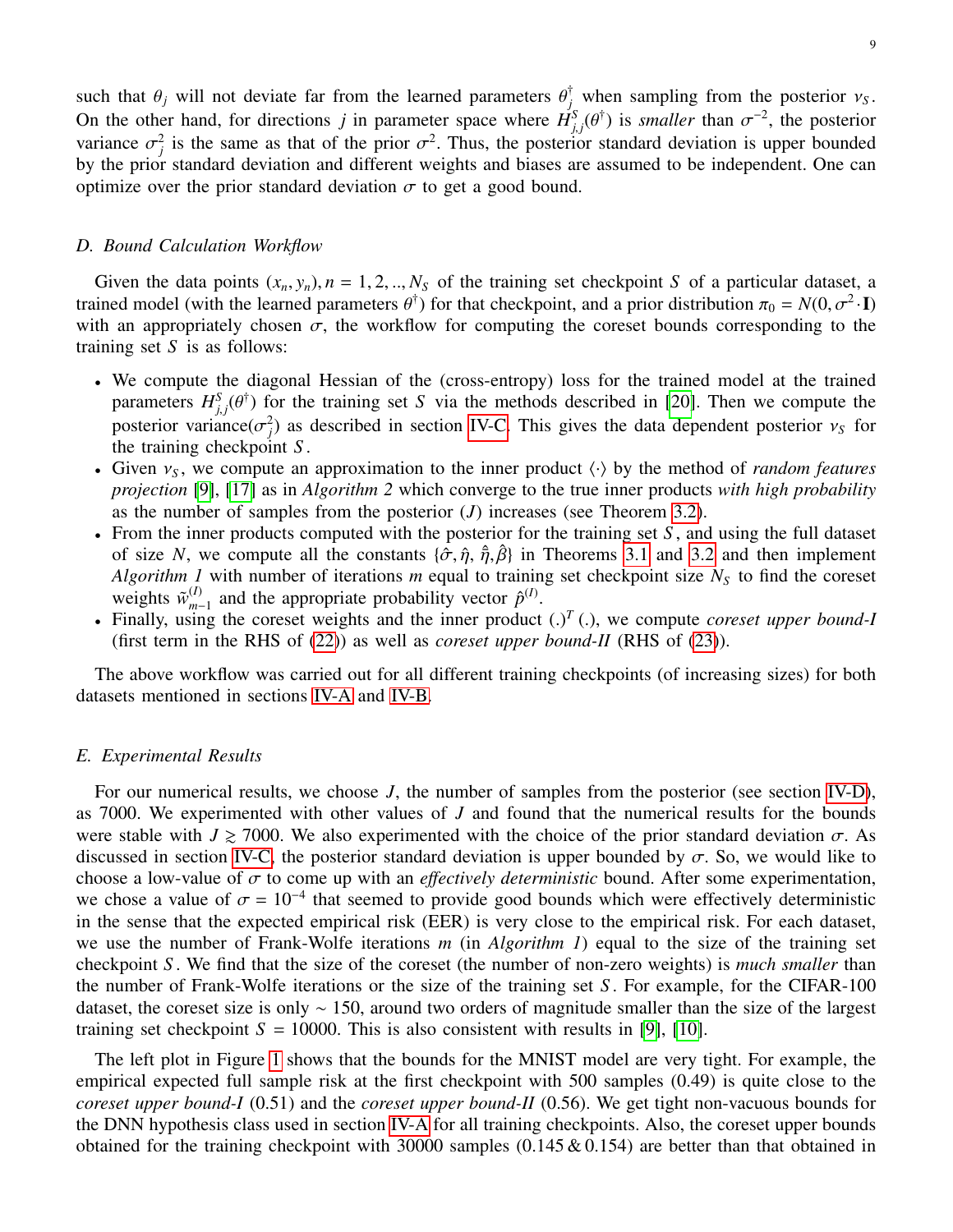

<span id="page-9-0"></span>Fig. 1. Left: *Coreset Upper Bound - I* (RHS of [\(22\)](#page-6-1), shown in blue) and *Coreset Upper Bound -II* (RHS of [\(23\)](#page-6-1), shown in red) on the expected full sample risk for the three-layer ReLU DNN model for four training checkpoints of the Binary MNIST dataset with prior standard deviation  $\sigma = 10^{-4}$ , based on Theorem [3.2.](#page-6-0) The expected empirical risk (EER) of the trained model on the full sample is shown in green.<br>**Right:** Careset Unper Bound - L(RHS of (22), shown in blue) and Careset Unper Boun Right: *Coreset Upper Bound - I* (RHS of [\(22\)](#page-6-1), shown in blue) and *Coreset Upper Bound -II* (RHS of [\(23\)](#page-6-1), shown in red) on the expected full sample risk for the Xie *et al* [\[18\]](#page-15-4) model for four training checkpoints of the CIFAR-100 dataset with prior standard deviation  $\sigma = 10^{-4}$ , hased on Theorem 3.2. The expected empirical risk (EER) of the trained mode based on Theorem [3.2.](#page-6-0) The expected empirical risk (EER) of the trained model on the full sample is shown in green.

[\[4\]](#page-14-3) for 55000 samples (0.207). As discussed earlier, we use the same model and training procedure as [\[4\]](#page-14-3) to allow a fair comparison.

The right plot in Figure [1](#page-9-0) shows the results for the CIFAR-100 model with the state-of-the-art neural network architecture and training algorithm as in [\[18\]](#page-15-4). For this model, the *coreset upper bound-I* is nonvacuous at all training checkpoints, while the *coreset upper bound-II* is non-vacuous for training set sizes larger than around 8000. Thus we are able to compute meaningful and effectively deterministic upper bounds for the full sample risk for complex datasets (like CIFAR-100) and state-of-the-art hypothesis classes and training algorithms, as in [\[18\]](#page-15-4) in section [IV-B.](#page-7-1)

The constants in the bounds in Theorems [3.1](#page-4-2) and [3.2](#page-6-0) depend on the posterior distribution ν. As discussed in section [IV-D,](#page-8-1) the posterior distribution  $v<sub>S</sub>$  is computed for each training checkpoint *S*. Therefore, the constants in the bounds plotted in Figure [1](#page-9-0) also change with each training checkpoint *S* . An important point to note is that the bounds for both datasets/models decrease significantly with the size of the training set *S* . This is in contrast to some other recent bounds for DNNs that may even increase with the size of the training set  $[3]$ ,  $[11]$ ,  $[12]$ , see discussion in  $[13]$ .

Finally, as pointed out in the beginning of section [IV,](#page-6-3) we have assumed a uniform distribution on the data for simplicity implying that the class of data distributions  $D$  is trivial. However, it is straightforward to extend these results to non-trivial classes like  $\mathcal{D}_{CH}^{(K)}$ , using the methods described in the appendix. The expected empirical full sample risk will still be upper bounded by the bounds computed for these data distribution classes as long as the uniform distribution belongs to  $\mathcal{D}_{CH}^{(K)}$ .

# V. CONCLUSIONS

In this paper, we have developed the formalism for computing upper bounds on the *expected full sample risk* for supervised classification tasks within a transductive setting using the method of Hilbert coresets. We compute explicit numerical bounds for complex datasets and complex hypothesis classes (such as state-of-the-art DNNs) and compare these to the performance of modern training algorithms. The bounds obtained are tight and meaningful. The bounds we develop are stochastic, however they are effectively deterministic for appropriate choice of priors. The bounds are *non-uniform* in the hypothesis space, since the precise numerical values of the bound depend on the learned weights of the training algorithm  $(\theta_{\star})$ .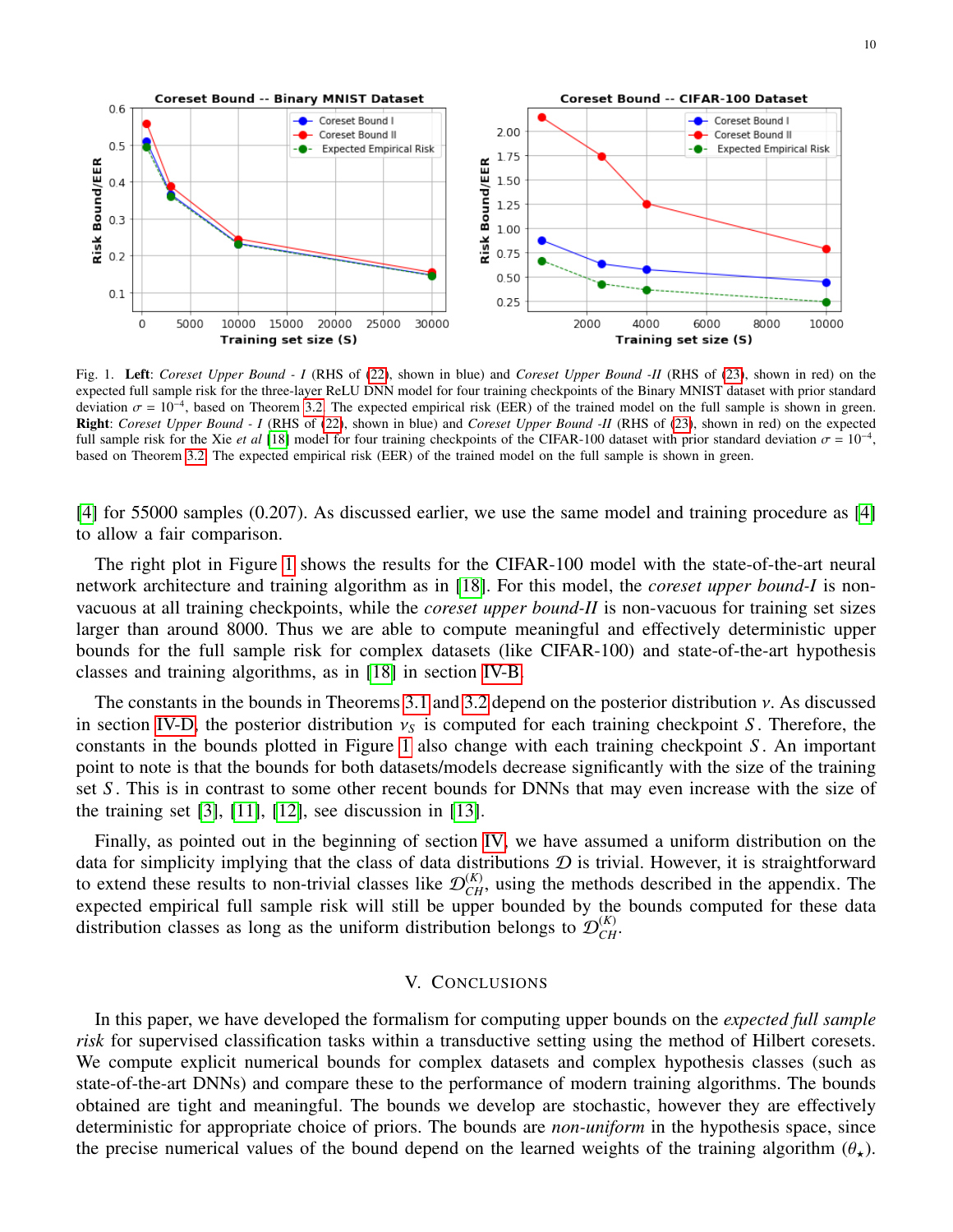П

Finally, the bounds we develop decrease significantly with the size of the training set (*S* ) as can be seen from section [IV-E.](#page-8-0)

There are a couple of avenues for future research. First, it should be possible to derive generalization bounds for other classes of data distributions  $D$ , such as in which the probability vector for the full sample lies inside an ellipsoid. Second, as mentioned in section [IV-E,](#page-8-0) the coreset size is much smaller than the size of the training set *S* for a given training checkpoint. This suggests that it might be possible to develop a model-free (agnostic) active learning approach leveraging the coresets framework. For example, given a prior and an initial (presumably small) set of labeled data, one can use the coresets approach to construct an initial posterior on the hypothesis space. Using this posterior, one can make predictions on the unlabeled data and compute a *pseudo risk* for the entire dataset. Then one could use this *pseudo-risk* to construct the next set of coreset weights and update the coreset weighted risk. At each step, one should also update the posterior appropriately. The goal would be to show that this procedure converges and provides an upper bound on the expected true risk. The hope is that this should provide much tighter generalization and sample complexity bounds.

## VI. ACKNOWLEDGEMENT

The material in this paper is based upon work supported by the United States Air Force and DARPA under Contract No. FA8750-19-C-0205 for the DARPA I20 *Learning with Less Labeling (LwLL)* program. S.D., P.K., and R.K.P are grateful to Prof. T. Broderick for providing inspiration to the ideas in this paper as well as providing feedback on the manuscript. The authors would like to particularly thank Prof. V. Chandrasekaran and Prof. A. Willsky for insightful discussions and comments on the manuscript.

## APPENDIX

# *A. Proof of Theorem [3.1](#page-4-2) for*  $D = D_{CH}^{(K)}(\hat{p}^{(I)}), I = 1, 2, ..., K$

In this case, we define D as the convex hull of *K* points in the probability simplex characterized by *N* points.

<span id="page-10-0"></span>**Lemma A.1:** Let  $\mathcal{D}_{CH}^{(K)}(\hat{p}^{(I)})$  be the convex hull of  $\{\hat{p}^{(I)}; 1 \le I \le K\}$ , where each  $\hat{p}^{(I)}$  is an *N*-dimensional probability vector with  $\sum_{n=1}^{N} \hat{p}_n^{(I)} = 1$ ;  $\hat{p}_n^{(I)} > 0$   $\forall n \in [N]$ . Then the optimal solution to  $\max_{p \in \mathcal{D}_{CH}^{(K)}} \tilde{J}(\tilde{w}, p)$ for a fixed  $\tilde{w}$  is  $\hat{p}^{(k)}$  for some *k* in  $\{1, 2, ..., K\}$ .

**Proof:** Let  $p_0$  be any point which is *not* a vertex in the convex hull and fix  $\tilde{w}$ . Because  $\tilde{J}$  is quadratic, we can represent the function as

$$
\tilde{J}(\tilde{w}, p) = \tilde{J}(\tilde{w}, p_0) + \nabla \tilde{J}(\tilde{w}, p_0)^T (p - p_0) + (p - p_0)^T \tilde{K} (p - p_0)
$$

Since  $p_0$  is not an extreme point, there is a vector *d* such that both  $p_0 + d$  and  $p_0 - d$  are in the convex hull. Clearly, either  $\nabla \tilde{J}(\tilde{w}, p_0)^T d \geq 0$  or  $-\nabla \tilde{J}(\tilde{w}, p_0)^T d \geq 0$ . So without loss of generality, we can claim there is a vector *d* such that  $\nabla \tilde{I}(\tilde{W}, p_0)^T d > 0$ . Furthermore, because  $\tilde{I}$  is there is a vector *d* such that  $\nabla \tilde{J}(\tilde{W}, p_0)^T d \ge 0$ . Furthermore, because  $\tilde{J}$  is quadratic,  $\tilde{K}$  is positive definite.<br>So we conclude  $p_0$  is subontimal because So we conclude  $p_0$  is suboptimal because

$$
\tilde{J}(\tilde{w}, p_0) + \nabla \tilde{J}(\tilde{w}, p_0)^T (p - p_0) + (p - p_0)^T \tilde{K} (p - p_0) > \tilde{J}(\tilde{w}, p_0)
$$

We now provide proofs pertaining to *Algorithm 1* for  $\mathcal{D} = \mathcal{D}_{CH}^{(K)}$ .

**Lemma A.2:** *Algorithm 1* is equivalent to the Frank-Wolfe coreset construction of [\[9\]](#page-14-6) for  $K = 1$ .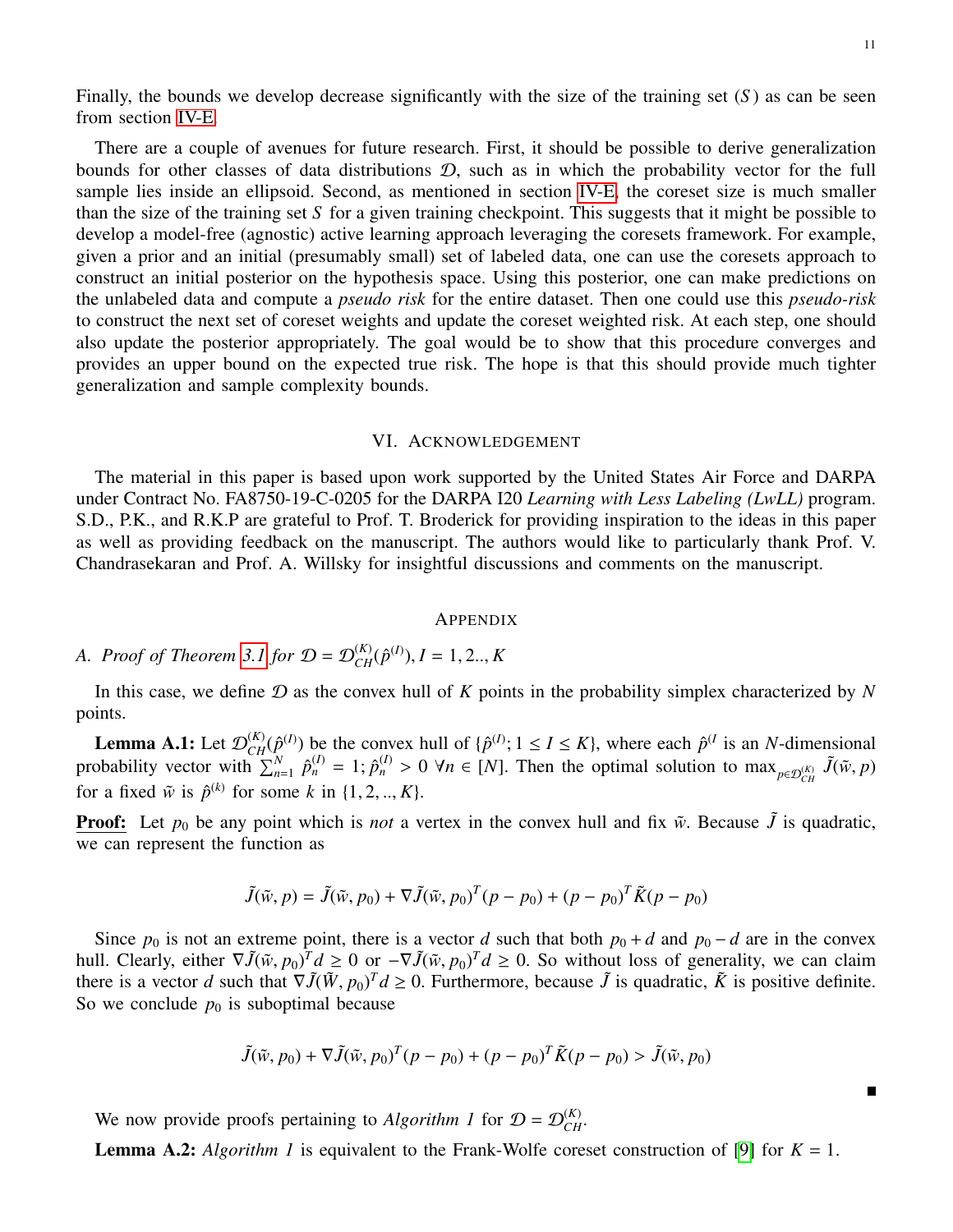**Proof:** For  $K = 1$ , the outer maximization is trivial. Since all elements of  $\hat{p}^{(1)}$  are non-zero, so we can convert back to *w*. Notice that the objective then becomes

$$
\tilde{J}(\tilde{w}, p) = (\tilde{w} - \hat{p}^{(1)})^T \tilde{K}(\tilde{w} - \hat{p}^{(1)}) = (w - 1)^T \hat{K}(w - 1)
$$
\n(25)

after writing  $w = \tilde{w} \hat{p}^{(1)}$  and identifying  $\hat{p}^{(1)}_n l_n$  with  $L_n$ . Thus, we have:

$$
\hat{p}_n^{(1)}||l_n|| = ||L_n||,\tag{26}
$$

and the solution to the original Frank-Wolfe algorithm in [\[9\]](#page-14-6) is also a solution to *Algorithm 1*.

*Proof of Theorem [3.1](#page-4-2) for*  $\mathcal{D}_{CH}^{(K)}$ ;  $K > 1$ :

Let us first define a number of constants that would be helpful later:

$$
\tilde{\sigma}_n = ||l_n||; \ \sigma^{(i)} = \sum_{n=1}^N \hat{p}_n^{(i)} \tilde{\sigma}_n; \ L^{(i)} = \sum_{n=1}^N \hat{p}_n^{(i)} l_n
$$
\n
$$
\hat{\eta}^2 = \max_{n,m} \left\| \frac{l_n}{||l_n||} - \frac{l_m}{||l_m||} \right\|; \ \eta^{(i)} = 1 - \frac{||L^{(i)}||^2}{(\sigma^{(i)})^2}; \ \beta^{(i)} = 1 - \frac{(r^{(i)})^2}{(\sigma^{(i)})^2 \bar{\eta}^2},
$$
\n(27)

where  $r^{(i)}$  is the shortest distance from the solution  $\hat{p}^{(i)}$  to the relative boundary of the feasible region for  $\tilde{w}$ . The first inequality in Theorem [3.1](#page-4-2) was proven in the main text. We now prove the second inequality (see [\(13\)](#page-4-4)) in Theorem [3.1.](#page-4-2)

<span id="page-11-0"></span>**Theorem A.1:** Let  $\hat{\sigma} = \max_{i \in [K]} \sigma^{(i)}$ ,  $\hat{\eta} = \max_{i \in [K]} \eta^{(i)}$ , and  $\hat{\beta} = \max_{i \in [K]} \beta^{(i)}$ . Then, with  $L = \sum_{n=1}^{N} p_n l_n$ <br>d  $I(\tilde{w}) = \sum_{n=1}^{N} p_n l_n$   $N = \sum_{n=1}^{N} p_n l_n$  the coreset constructed with *Algorithm 1* give and  $L(\tilde{w}) = \sum_{n=1}^{N} \tilde{w}_n l_n = \sum_{n=1}^{N} w_n p_n l_n$ , the coreset constructed with *Algorithm 1* gives rise to a Hilbert coreset of size at most *m* with

$$
||L - L(\tilde{w})|| \le \frac{\hat{\sigma}\hat{\eta}\hat{\eta}\hat{\beta}}{\sqrt{\hat{\eta}^2\hat{\beta}^{-2(m-1)} + \hat{\eta}^2(m-1)}}
$$
(28)

**Proof:** In order to prove theorem  $(A.1)$ , we first borrow two lemmas from [\[9\]](#page-14-6) which will be useful shortly.

<span id="page-11-2"></span>**Lemma A.3:** If  $\hat{p}_{n}^{(i)}$  has no non-zero entries, then  $L^{(i)} \equiv \sum_{n=1}^{N} \hat{p}_{n}^{(i)} l_n$  is in the relative interior of the convex hull:  $Conv\{\frac{\sigma^{(i)}}{\tilde{\sigma}_i}\}$  $\frac{\sigma^{(i)}}{\tilde{\sigma}_n} l_n \}_{n=1}^N$ *n*=1

The proof the above is a simple consequence of Lemma A.5 in [\[9\]](#page-14-6) and by the following identification:

$$
\frac{\sigma^{(i)}}{\tilde{\sigma}_n} l_n = \frac{\sigma^{(i)}}{\hat{p}_n^{(i)} ||l_n||} \hat{p}_n^{(i)} l_n = \frac{\sigma^{(i)}}{||L_n||} L_n^{(i)}
$$
\n(29)

<span id="page-11-1"></span>**Lemma A.4:** Let  $\{x_n\}$  be a sequence of real numbers and  $0 \le \alpha \le 1$  which satisfy  $x_{k+1} \le \alpha x_k(1 - x_k)$ for all *k*. Then for all *n*,

$$
x_n \le \frac{x_0}{\alpha^{-n} + nx_0} \tag{30}
$$

This is listed as lemma A.6 in [\[9\]](#page-14-6).

From Lemma [A.1,](#page-10-0) we know the outer maximization is solved by one of the vertices of the convex hull  $\mathcal{D}_{CH}^{(K)}$ . Therefore, following *Algorithm 1* in Table 1, we first select a vertex  $\hat{p}^{(i)}$  from the *K* vertices in  $\mathcal{D}_{CH}^{(K)}$  at random. Then for that  $\hat{p}^{(i)}$ , we use the Frank-Wolfe algorithm to minimize  $\tilde{w}$  subject to a convex polytope constraint on  $\tilde{w}$  as in [\(19\)](#page-5-2). This gives a value of  $\tilde{w}^{(i)}_t$  $t_t^{(i)}$  after  $t = m - 1$  iterations corresponding to  $\hat{p}^{(i)}$ . The same procedure is then carried out for all *K* vertices of  $\mathcal{D}_{CH}^{(K)}$ , and we choose the index (*I*) that maximizes the objective  $\tilde{J}(\tilde{w}_t^{(i)})$  $(t_i^{(i)}, \hat{p}^{(i)})$ ;  $i = 1, 2, ..., K$ .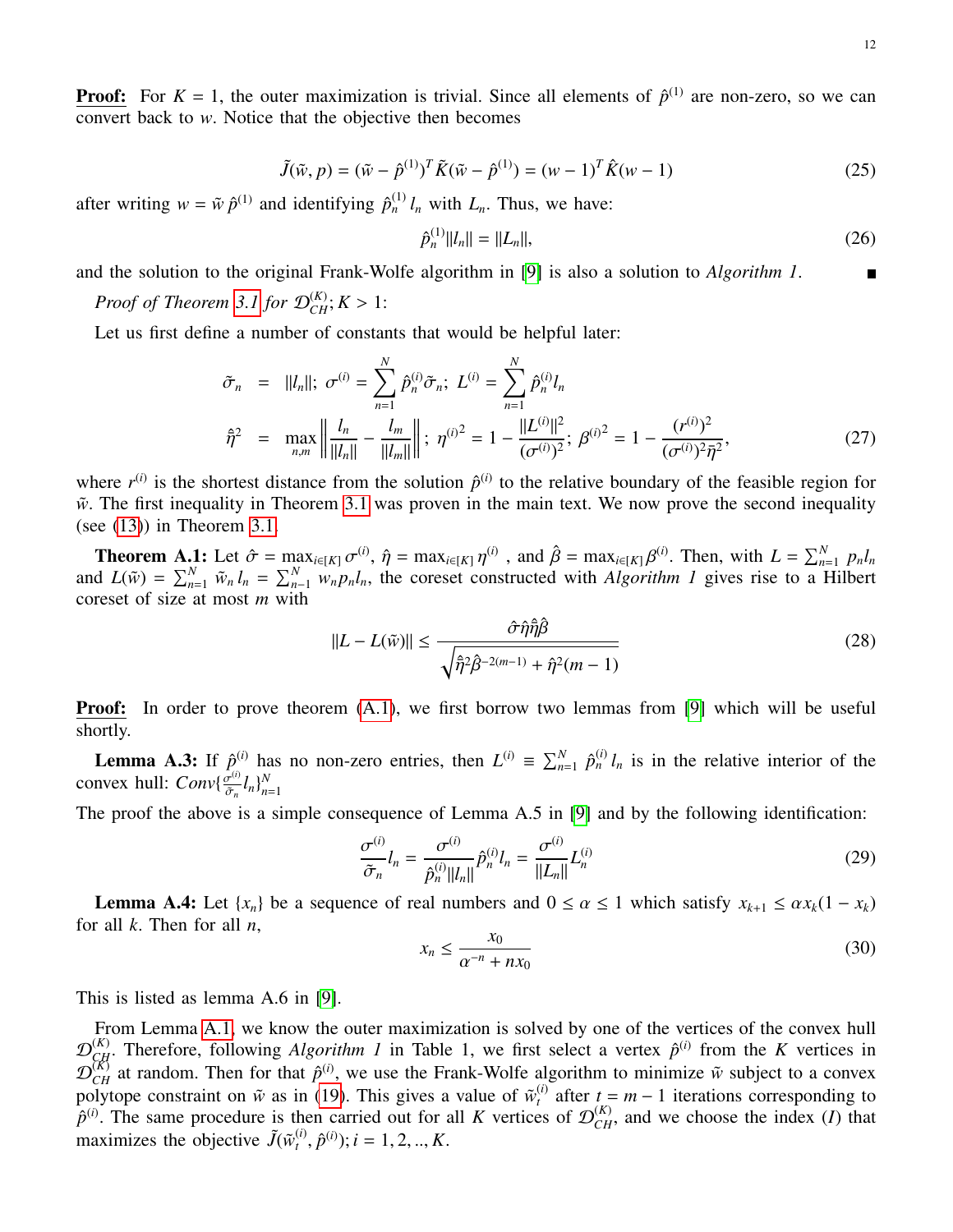$$
f_0 = \arg_{n \in [N]} \max \left\langle \frac{l_n}{||l_n||}, \sum_{n=1}^N \hat{p}_n^{(I)} l_n \right\rangle
$$
  

$$
\tilde{w}_0 = \frac{\sigma^{(I_0)}}{||l_{f_0}||} \mathbf{1}_{f_0} = \frac{\sigma^{(I)}}{||\tilde{\sigma}_{f_0}||} \mathbf{1}_{f_0}
$$
 (31)

We now show that  $\tilde{J}(\tilde{w}_0, \hat{p}^{(l)}) \leq \sigma^2$  $\frac{1}{\sqrt{2}}$ <sup>2</sup>. Notice that for any  $\xi \in \mathbb{R}^N$  such that  $\sum_{n=1}^N \xi_n = 1$ ,

$$
\frac{\tilde{J}(\tilde{w}_0, \hat{p}^{(I)})}{\sigma^{(I)^2}} = 1 - 2 < \frac{l_{f_0}}{\sigma_{f_0}^2}, \frac{L^{(I)}}{\sigma^{(I)}} > + \frac{\|L^{(I)}\|}{\sigma^{(I)^2}} \\
\leq 1 - 2 \sum_{n=1}^N \xi_n < \frac{l_n}{\sigma_n}, \frac{L^{(I)}}{\sigma^{(I)}} > + \frac{\|L^{(I)}\|}{\sigma^{(I)^2}},\n\tag{32}
$$

since  $l_{f_0}$  maximizes the inner product above. Choosing  $\xi_n = \frac{\hat{p}^{(l)}\tilde{\sigma}_n}{\sigma^{(l)}}$  yields

$$
\frac{\tilde{J}(\tilde{w}_0, \hat{p}^{(I)})}{\sigma^{(I)^2}} \le 1 - 2 \sum_{n=1}^N < \frac{\hat{p}_n^{(I)} l_n}{\sigma^{(I)}}, \frac{L^{(I)}}{\sigma^{(I)}} > + \frac{||L^{(I)}||}{\sigma^{(I)^2}}
$$
\n
$$
= 1 - \frac{||L^{(I)}||}{\sigma^{(I)^2}} := \eta^{(I)^2}
$$
\n(33)

Thus,  $\tilde{J}(\tilde{w}_0, \hat{p}^{(I)}) \leq \sigma^{(I)^2} \eta^{(I)^2} \leq \hat{\sigma}^2 \hat{\eta}^2$ . η

Next, we will look at the sequence of values,  $\tilde{J}(\tilde{w}_t, \hat{p}^{(I)})$ . The goal is to use Lemma [A.4](#page-11-1) on this sequence , *p*ˆ to get the desired bound. The Frank-Wolfe algorithm uses the update  $\tilde{w}_{t+1} = \tilde{w}_t + \gamma_t^{(I)} d_{(I)}$ , where

$$
d_{(I)} = \underset{s}{\arg\min} [\nabla J(\tilde{w}_t, \hat{p}^{(I)})^T s] - \tilde{w}_t
$$
  
or, 
$$
d_{(I)} = \underset{s}{\arg\min} [2(\tilde{w}_t - \hat{p}^{(I)})^T \tilde{K} s] - \tilde{w}_t = \underset{s}{\arg\min} [2(\tilde{w}_t - \hat{p}^{(I)})^T \tilde{K} \frac{\sigma^{(I)}}{\tilde{\sigma}_n} \mathbf{1}_n] - \tilde{w}_t,
$$
(34)

where we have used the fact that the minimizer of a linear function in *s* over a convex polytope will lie at one of the vertices  $\frac{\sigma^{(l)}}{\tilde{\sigma}_n}$  $\sigma_{\overline{\sigma}_n}^{\overline{U}}$  **1**<sub>*n*</sub>; *n*  $\in$  [*N*]. Then it is straightforward to show that:

$$
d_{(I)} = \frac{\sigma^{(I)}}{\tilde{\sigma}_{f_i}} \mathbf{1}_{f_i} - \tilde{w}_i; \quad f_t = \underset{n \in [N]}{\arg \max} \langle L - L(\tilde{w}_t), \frac{l_n}{\tilde{\sigma}_n} \rangle \tag{35}
$$

This gives:

<span id="page-12-0"></span>
$$
\tilde{J}(\tilde{w}_{t+1}, \hat{p}^{(I)}) = \tilde{J}(\tilde{w}_t, \hat{p}^{(I)}) + 2\gamma_t^{(I)}d_{(I)}\tilde{K}(\tilde{w}_t - \hat{p}^{(I)}) + \gamma_t^{(I)^2}(d_{(I)})^T \tilde{K} d_{(I)}
$$
(36)

According to the Frank-Wolfe algorithm, we choose  $\gamma_t^{(I)}$  which minimizes this quantity in the domain  $[0, 1]$  which gives rise to: [0,1], which gives rise to:

$$
\gamma_t^{(I)} = \frac{d_{(I)}\tilde{K}(\hat{p}^{(I)} - \tilde{w}_t)}{d_{(I)}\tilde{K}d_{(I)}}
$$
(37)

Substituting this in [\(36\)](#page-12-0) gives:

$$
\tilde{J}(\tilde{w}_{t+1}, \hat{p}^{(I)}) = \tilde{J}(\tilde{w}_t, \hat{p}^{(I)}) - \frac{((d_t^{(I)})^T \tilde{K}(\hat{p}^{(I)} - \tilde{w}_t))^2}{(d_t^{(I)})^T \tilde{K}d_t^{(I)}} \n= \tilde{J}(\tilde{w}_t, \hat{p}^{(I)}) \left( 1 - \langle \frac{\frac{\sigma^{(I)}}{\tilde{\sigma}_{f_i}} l_{f_i} - L(\tilde{w}_t)}{\left\| \frac{\sigma^{(I)}}{\tilde{\sigma}_{f_i}} l_{f_i} - L(\tilde{w}_t) \right\|}, \frac{L^{(I)} - L(\tilde{w}_t)}{\left\| L^{(I)} - L(\tilde{w}_t) \right\|} \rangle \right)
$$
\n(38)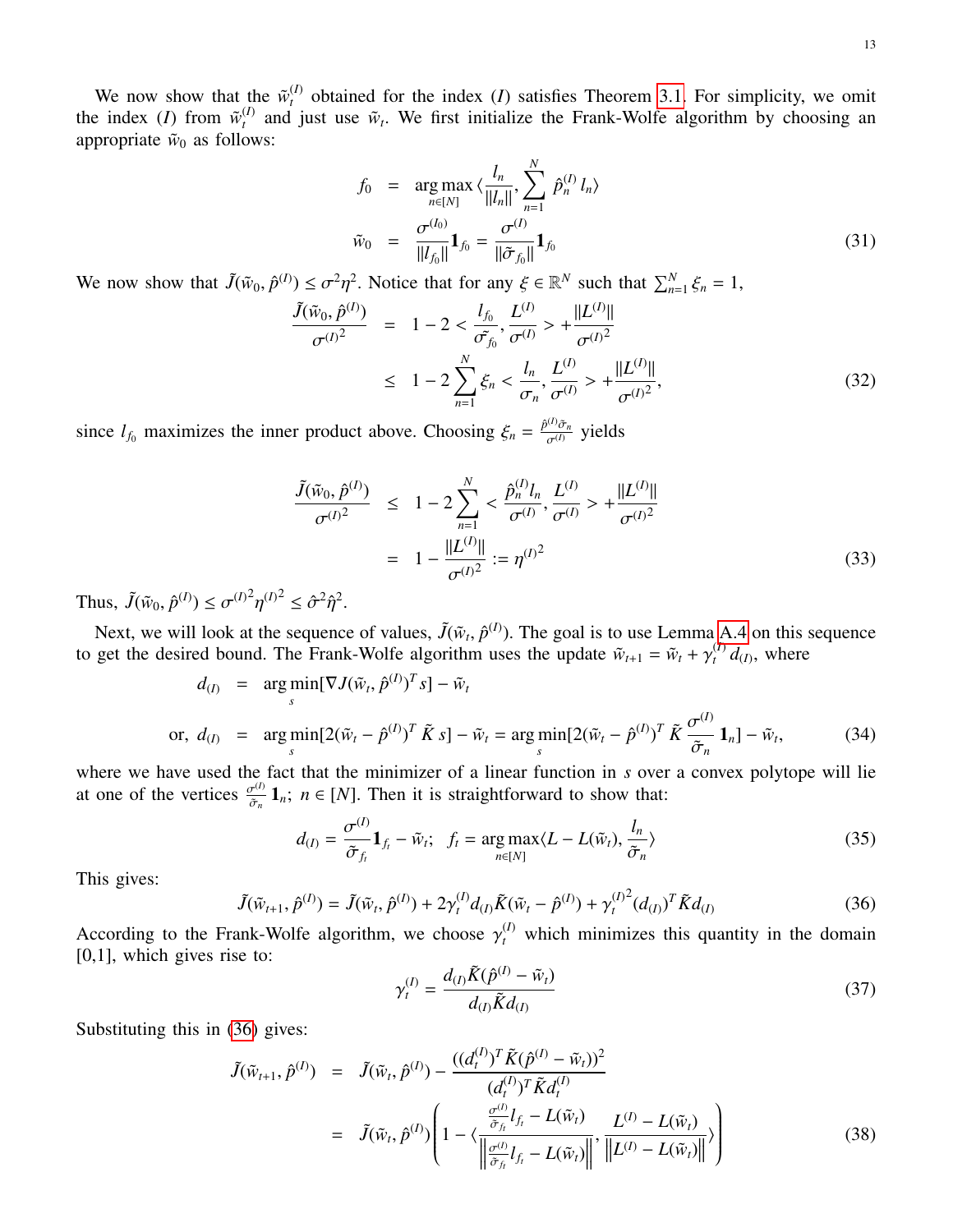14

 $\blacksquare$ 

Now, notice that since Lemma [A.3](#page-11-2) says that  $L^{(I)}$  is in the relative interior of the convex polytope (in  $\tilde{w}$ space) for a given  $\hat{p}^{(I)}$ , there exists an  $r^{(I)} > 0$  such that all  $\tilde{w}$  that are feasible,

$$
L(\tilde{w}) + (||L^{(I)} - L(\tilde{w})|| + r^{(I)}) \frac{L^{(I)} - L(\tilde{w})}{||L^{(I)} - L(\tilde{w})||}
$$
\n(39)

is also feasible. Furthermore, the Frank-Wolfe vertex  $\frac{\sigma^{(l)}}{\sigma_f}$  $\frac{\sigma^{(t)}}{\tilde{\sigma}_{f_t}} l_{f_t}$  maximizes the inner product  $\langle L^{(I)} - L(\tilde{w}_t), L(\tilde{w}) - L(\tilde{w}_t) \rangle$  $L(\tilde{w}_t)$  over all feasible  $\tilde{w}$ . This implies that

<span id="page-13-0"></span>
$$
\langle \frac{\frac{\sigma^{(i)}}{\tilde{\sigma}_{f_i}} l_{f_i} - L(\tilde{w}_t)}{\left\| \frac{\sigma^{(i)}}{\tilde{\sigma}_{f_i}} l_{f_i} - L(\tilde{w}_t) \right\|}, \frac{L^{(i)} - L(\tilde{w}_t)}{\left\| L^{(i)} - L(\tilde{w}_t) \right\|} \rangle \geq \langle \frac{(\left\| L^{(i)} - L(\tilde{w}_t) \right\| + r^{(i)}) \frac{L^{(i)} - L(\tilde{w}_t)}{\left\| \frac{\sigma^{(i)}}{\tilde{\sigma}_{f_i}} l_{f_i} - L(\tilde{w}_t) \right\|}, \frac{L^{(i)} - L(\tilde{w}_t)}{\left\| L^{(i)} - L(\tilde{w}_t) \right\|} \rangle \rangle
$$
\n
$$
= \frac{\sqrt{\tilde{J}(\tilde{w}_t, \hat{p}^{(i)})} + r^{(i)}}{\left\| \frac{\sigma^{(i)}}{\tilde{\sigma}_{f_i}} l_{f_i} - L(\tilde{w}_t) \right\|} \rangle}
$$
\n
$$
\geq \frac{\sqrt{\tilde{J}(\tilde{w}_t, \hat{p}^{(i)})} + r^{(i)}}{\sigma^{(i)} \bar{\eta}^{(i)}}
$$
\n
$$
\langle \frac{\sqrt{\tilde{J}(\tilde{w}_t, \hat{p}^{(i)})} + r^{(i)}}{\sigma^{(i)} \bar{\eta}^{(i)}}
$$
\n
$$
\langle \frac{\sqrt{\tilde{J}(\tilde{w}_t, \hat{p}^{(i)})} + r^{(i)}}{\sigma^{(i)} \bar{\eta}^{(i)}}
$$
\n
$$
\langle \frac{\sqrt{\tilde{J}(\tilde{w}_t, \hat{p}^{(i)})} + r^{(i)}}{\sigma^{(i)} \bar{\eta}^{(i)}}
$$
\n
$$
\langle \frac{\sqrt{\tilde{J}(\tilde{w}_t, \hat{p}^{(i)})} + r^{(i)}}{\sigma^{(i)} \bar{\eta}^{(i)}}
$$
\n
$$
\langle \frac{\sqrt{\tilde{J}(\tilde{w}_t, \hat{p}^{(i)})} + r^{(i)}}{\sigma^{(i)} \bar{\eta}^{(i)}}
$$
\n
$$
\langle \frac{\sqrt{\tilde{J}(\tilde{w}_t, \hat{p}^{(i)})} + r^{(i)}}{\sigma^{
$$

Combining equations [\(36\)](#page-12-0) and [\(40\)](#page-13-0) gives:

$$
\tilde{J}(\tilde{w}_{t+1}, \hat{p}^{(I)}) \leq \tilde{J}(\tilde{w}_t, \hat{p}^{(I)}) \left( 1 - \left( \frac{\sqrt{\tilde{J}(\tilde{w}_t, \hat{p}^{(I)}) + r^{(I)}}}{\sigma^{(I)} \bar{\eta}^{(I)}} \right)^2 \right)
$$
\n
$$
\leq \beta^{(I)^2} \tilde{J}(\tilde{w}_t, \hat{p}^{(I)}) \left( 1 - \frac{\tilde{J}(\tilde{w}_t, \hat{p}^{(I)})}{(\sigma^{(I)})^2 (\bar{\eta}^{(I)})^2 (\beta^{(I)})^2} \right)
$$
\n
$$
\leq \hat{\beta}^2 \tilde{J}(\tilde{w}_t, \hat{p}^{(I)}) \left( 1 - \frac{\tilde{J}(\tilde{w}_t, \hat{p}^{(I)})}{\hat{\sigma}^2 \hat{\eta}^2 \hat{\beta}^2} \right)
$$
\n(41)

Setting  $\alpha = \hat{\beta}^2$  and  $x_t := \frac{\tilde{J}(\tilde{w}_t, \hat{p}^{(1)})}{\hat{\sigma}^2 \hat{\eta}^2 \hat{\beta}^2}$  $\frac{(w_t, p^{\alpha})}{(\hat{\sigma}^2 \hat{\eta}^2 \hat{\beta}^2)}$ . Then by Lemma [A.4,](#page-11-1)

$$
\frac{\tilde{J}(\tilde{w}_t, \hat{p}^{(i)})}{\hat{\sigma}^2 \hat{\eta}^2 \hat{\beta}^2} \le \frac{\frac{\tilde{J}(\tilde{w}_0, \hat{p}^{(i)})}{\hat{\sigma}^2 \hat{\eta}^2 \hat{\beta}^2}}{\hat{\beta}^{(-2t)} + t \frac{\tilde{J}(\tilde{w}_0, \hat{p}^{(i)})}{\hat{\sigma}^2 \hat{\eta}^2 \hat{\beta}^2}}
$$
(42)

Using the fact that  $\frac{a}{a+b}$  is monotonically increasing in *a* when  $a, b > 0$  and  $\tilde{J}(\tilde{w}_0, \hat{p}^{(i)}) \leq \hat{\sigma}^2 \hat{\eta}^2$ , one gets:

$$
\tilde{J}(\tilde{w}_t, \hat{p}^{(I)}) \leq \frac{\hat{\sigma}^2 \hat{\tilde{\eta}}^2 \hat{\beta}^2}{\hat{\eta}^2 t + \hat{\beta}^{-2(t-1)} \hat{\tilde{\eta}}^2}
$$
\n
$$
\text{or, } ||L - L(\tilde{w}_t|| \leq \frac{\hat{\sigma}^2 \hat{\tilde{\eta}}^2 \hat{\beta}^2}{\sqrt{\hat{\eta}^2 (m-1) + \hat{\beta}^{-2(m-2)} \hat{\tilde{\eta}}^2}}
$$
\n
$$
(43)
$$

after  $t = m - 1$  iterations.

*B. Proof of Theorem* [3.2](#page-6-0) *for*  $\mathcal{D} = \mathcal{D}_{CH}^{(K)}({\hat{p}}^{(i)})_{i \in [K]}$ 

**Proof:** The proof of this closely follows Theorem 5.2 in [\[9\]](#page-14-6). Given a posterior distribution  $v(\theta)$ , we have:

$$
\langle l_m, l_n \rangle := \mathbb{E}_{\theta \sim \nu} \left[ l_n(\theta) l_m(\theta) \right]. \tag{44}
$$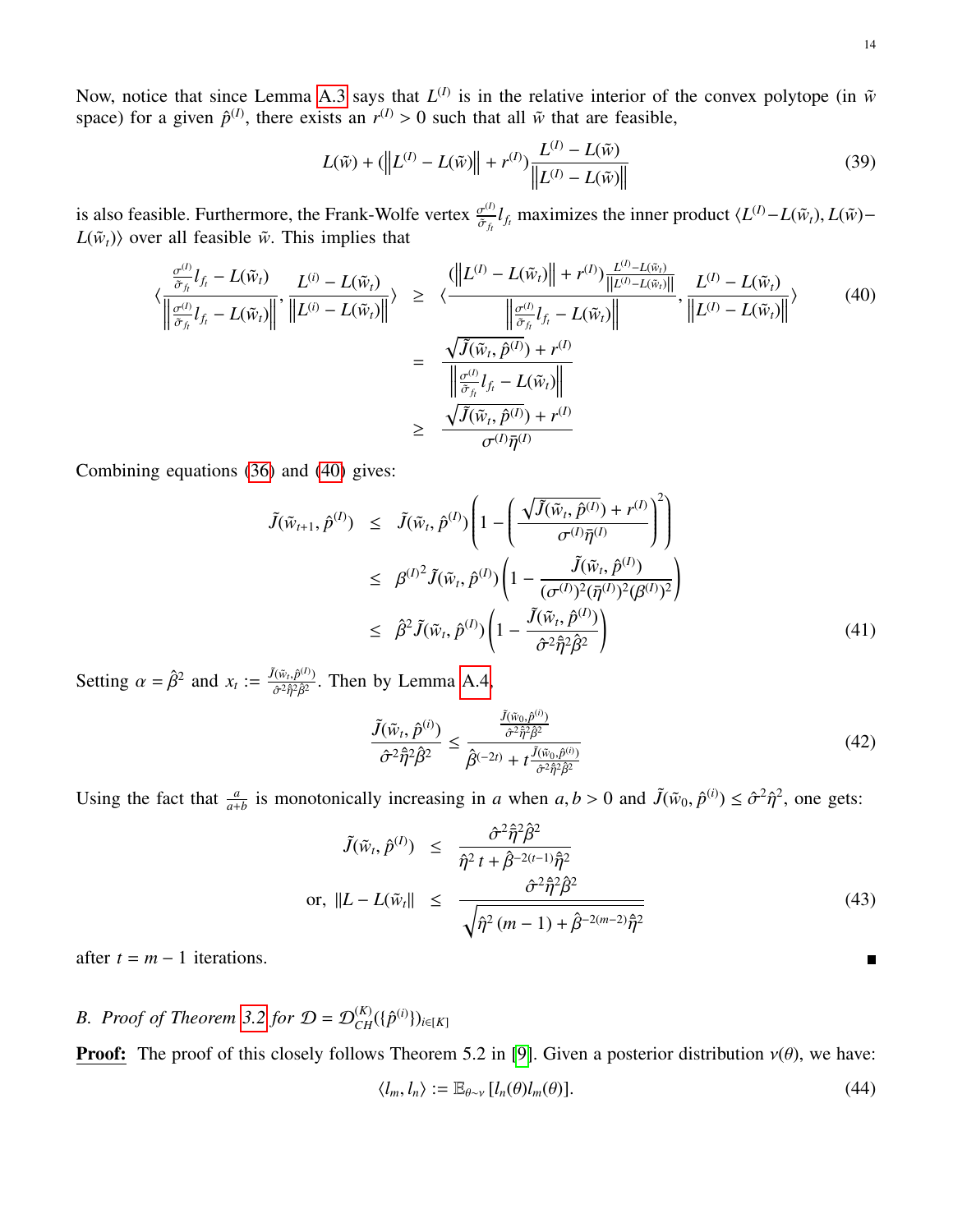Given the true vector as  $l_n$  and it's random projection as  $u_n$ , one can write:

$$
\mathbb{P}[\max_{m,n} |\langle l_m, l_n \rangle - u_m^T u_n| \ge \epsilon] \le [\sum_{m,n} \mathbb{P}[|\langle l_m, l_n \rangle - u_m^T u_n| \ge \epsilon] \le N^2 \max_{m,n} \mathbb{P}[|\langle l_m, l_n \rangle - u_m^T u_n| \ge \epsilon] = N^2 \max_{m,n} \mathbb{P}[|\langle l_m, l_n \rangle - \frac{1}{J} \sum_{j=1}^J u_{mj}^T u_{nj}| \ge \epsilon] \le 2N^2 e^{-\frac{J\epsilon^2}{2\xi^2}},
$$
\n(45)

where in the final inequality we have used Hoeffding's Lemma for the gaussian random variable  $x :=$  $l_n(\theta) l_m(\theta)$ . Thus, with probability  $\geq 1 - \delta$ , we have:

<span id="page-14-11"></span>
$$
\max_{m,n} |\langle l_m, l_n \rangle - u_m^T u_n| \le \sqrt{\frac{2\xi^2}{J} \log \frac{2N^2}{\delta}} \tag{46}
$$

The above can then be used to upper bound the difference between the true expectation  $||L - L(\tilde{w})||_{v,2}$  and the approximate expectation constructed from random projections  $||w - u(\tilde{w})||_{v}$  where  $|\tilde{w} - v(\tilde{w})| \ge \tilde{w}(0$ the approximate expectation constructed from random projections  $||u - u(\tilde{w})||_{v,2}$ , where  $\{\tilde{w}, p\} = \{\tilde{w}_{m}^{(I)}\}$  $\hat{p}^{(I)}$ <sub>*m*−1</sub>,  $\hat{p}^{(I)}$ } is the output of Algorithm 2:

$$
||L - L(\tilde{w})||_{\nu,2}^{2} - ||u - u(\tilde{w})||_{\nu,2}^{2} = \sum_{m,n} [(\tilde{w}_{m} - p)(\langle l_{m}, l_{n} \rangle - u_{m}^{T}u_{n})(\tilde{w}_{n} - p)]
$$
  
\n
$$
\leq \sum_{m,n} |\tilde{w}_{m} - p||\langle l_{m}, l_{n} \rangle - u_{m}^{T}u_{n}||\tilde{w}_{n} - p|
$$
  
\n
$$
\leq ||\tilde{w} - p||_{1}^{2} \max_{m,n} |\langle l_{m}, l_{n} \rangle - u_{m}^{T}u_{n}|
$$
\n(47)

Therefore, using [\(46\)](#page-14-11), with probability greater than  $1 - \delta$ , one has:

$$
||L - L(\tilde{w})||_{\nu,2}^{2} \le ||u - u(\tilde{w})||_{\nu,2}^{2} + ||\tilde{w} - p||_{1}^{2} \sqrt{\frac{2\xi^{2}}{J} \log \frac{2N^{2}}{\delta}}
$$
(48)

## **REFERENCES**

- <span id="page-14-0"></span>[1] V. N. Vapnik and A. Y. Chervonenkis, "On the uniform convergence of relative frequencies of events to their probabilities," *Theory of Probability and its Applications*, vol. 16, no. 2, pp. 264–280, 1971.
- <span id="page-14-1"></span>[2] B. Neyshabur, R. Tomioka, and N. Srebro, "Norm-based capacity control in neural networks," in *Proceedings of The 28th Conference on Learning Theory, COLT 2015, Paris, France, July 3-6, 2015* (P. G. "u nwald, E. Hazan, and S. Kale, eds.), vol. 40 of *JMLR Workshop and Conference Proceedings*, pp. 1376–1401, JMLR.org, 2015.
- <span id="page-14-2"></span>[3] P. L. Bartlett, D. J. Foster, and M. Telgarsky, "Spectrally-normalized margin bounds for neural networks," *CoRR*, vol. abs / 1706.08498, 2017.
- <span id="page-14-3"></span>[4] G. K. Dziugaite and D. M. Roy, "Computing nonvacuous generalization bounds for deep (stochastic) neural networks with many more parameters than training data," 2017.
- <span id="page-14-4"></span>[5] D. A. McAllester, "Some pac-bayesian theorems," in *Machine Learning*, pp. 230–234, ACM Press, 1998.
- [6] J. Langford and J. Shawe-Taylor, "Pac-bayes & margins," in *Advances in Neural Information Processing Systems 15* (S. Becker, S. Thrun, and K. Obermayer, eds.), pp. 439–446, MIT Press, 2003.
- [7] M. Seeger, *Bayesian Gaussian Process Models: PAC-Bayesian Generalisation Error Bounds and Sparse Approximation*. PhD thesis, University of Edinburgh, December 2003.
- <span id="page-14-5"></span>[8] O. Catoni, *Chapter 1: Inductive PAC-Bayesian learning*, vol. Volume 56 of *Lecture Notes–Monograph Series*, pp. 1–50. Beachwood, Ohio, USA: Institute of Mathematical Statistics, 2007.
- <span id="page-14-6"></span>[9] T. Campbell and T. Broderick, "Automated scalable bayesian inference via hilbert coresets," *Journal of Machine Learning Research*, vol. 20, no. 15, pp. 1–38, 2019.
- <span id="page-14-7"></span>[10] T. Campbell and T. Broderick, "Bayesian coreset construction via greedy iterative geodesic ascent," *JMLR*, 2018.
- <span id="page-14-9"></span><span id="page-14-8"></span>[11] N. Golowich, A. Rakhlin, and O. Shamir, "Size-independent sample complexity of neural networks," *CoRR*, vol. abs/1712.06541, 2017. [12] B. Neyshabur, Z. Li, S. Bhojanapalli, Y. LeCun, and N. Srebro, "Towards understanding the role of over-parametrization in generalization of neural networks," *CoRR*, vol. abs/1805.12076, 2018.
- <span id="page-14-10"></span>[13] V. Nagarajan and J. Z. Kolter, "Uniform convergence may be unable to explain generalization in deep learning," *CoRR*, vol. abs/1902.04742, 2019.